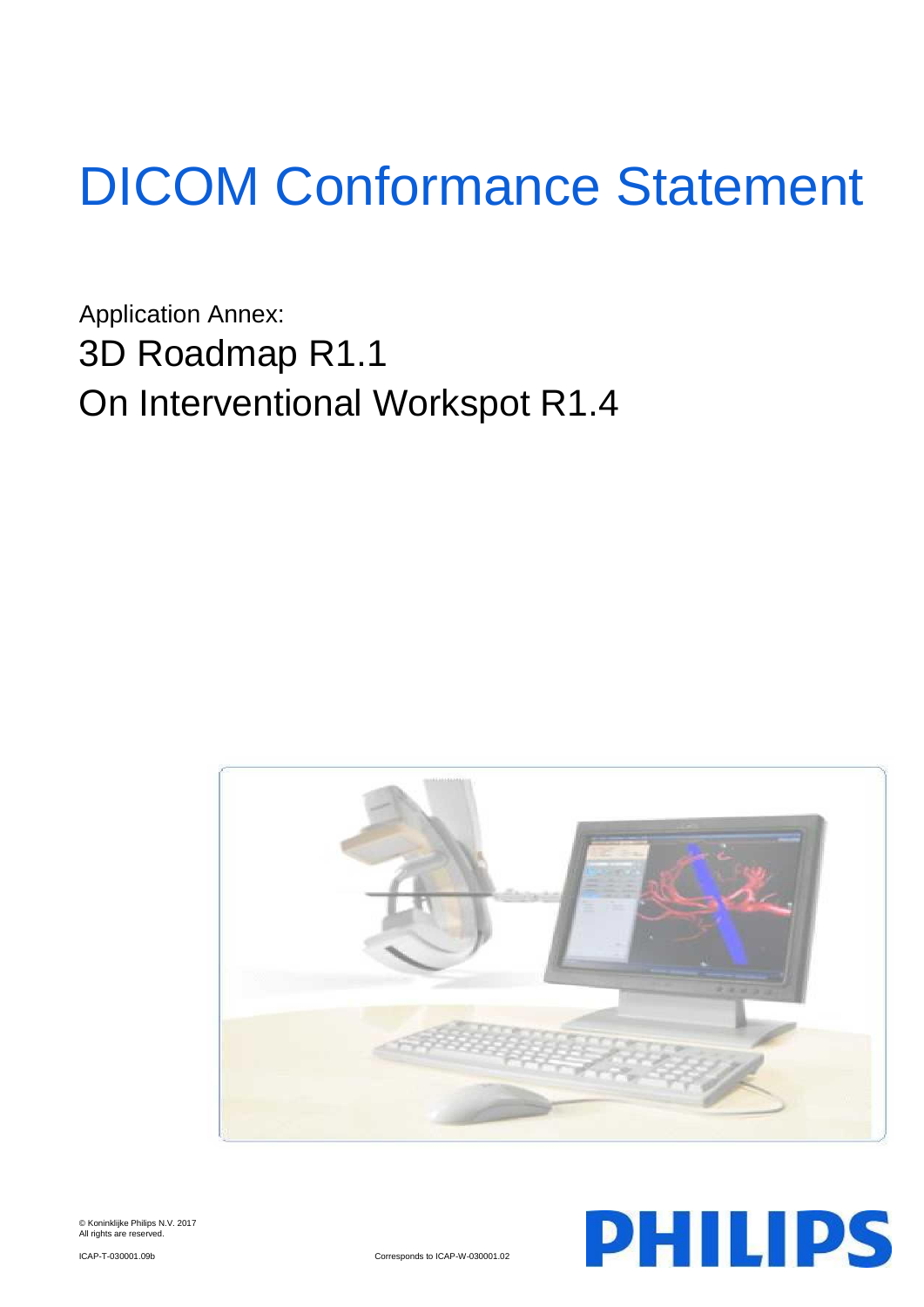**Issued by:** Philips Medical Systems Nederland BV, a Philips Healthcare company,

P.O. Box 10.000 5680 DA Best The Netherlands

Email: [dicom@philips.com](mailto:dicom@philips.com) Internet[: http://www.healthcare.philips.com/connectivity](http://www.healthcare.philips.com/connectivity)

Document Number: ICAP-PF.0020399 Date: 10-Jan-2017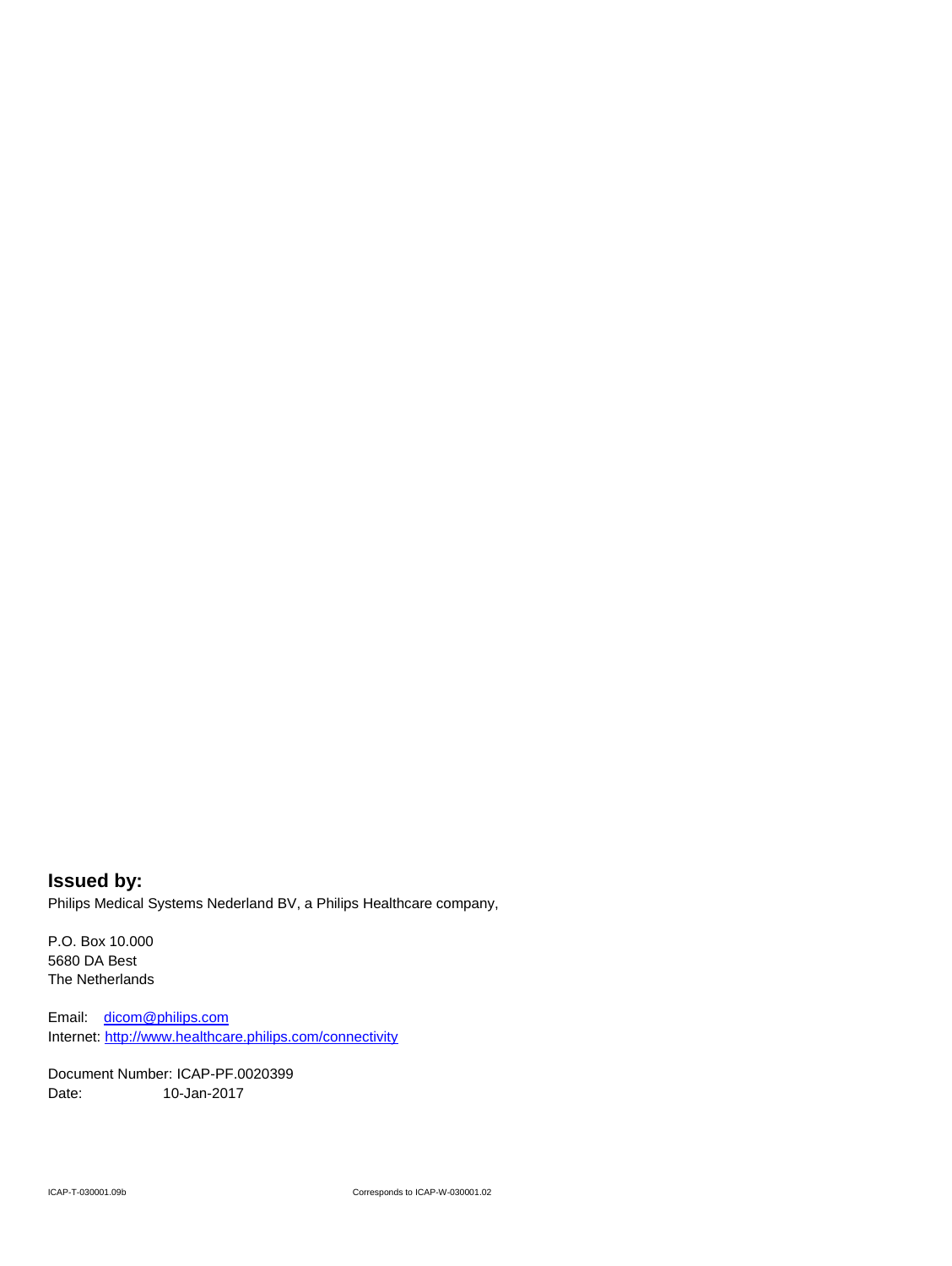# **Table of Contents**

| 1.       |  |
|----------|--|
| 1.1.     |  |
| 1.2.     |  |
| 2.       |  |
| 2.1.     |  |
| 2.1.1.   |  |
| 2.1.2.   |  |
| 2.1.2.1. |  |
| 2.1.2.2  |  |
| 2.1.2.3. |  |
| 2.1.2.4  |  |
|          |  |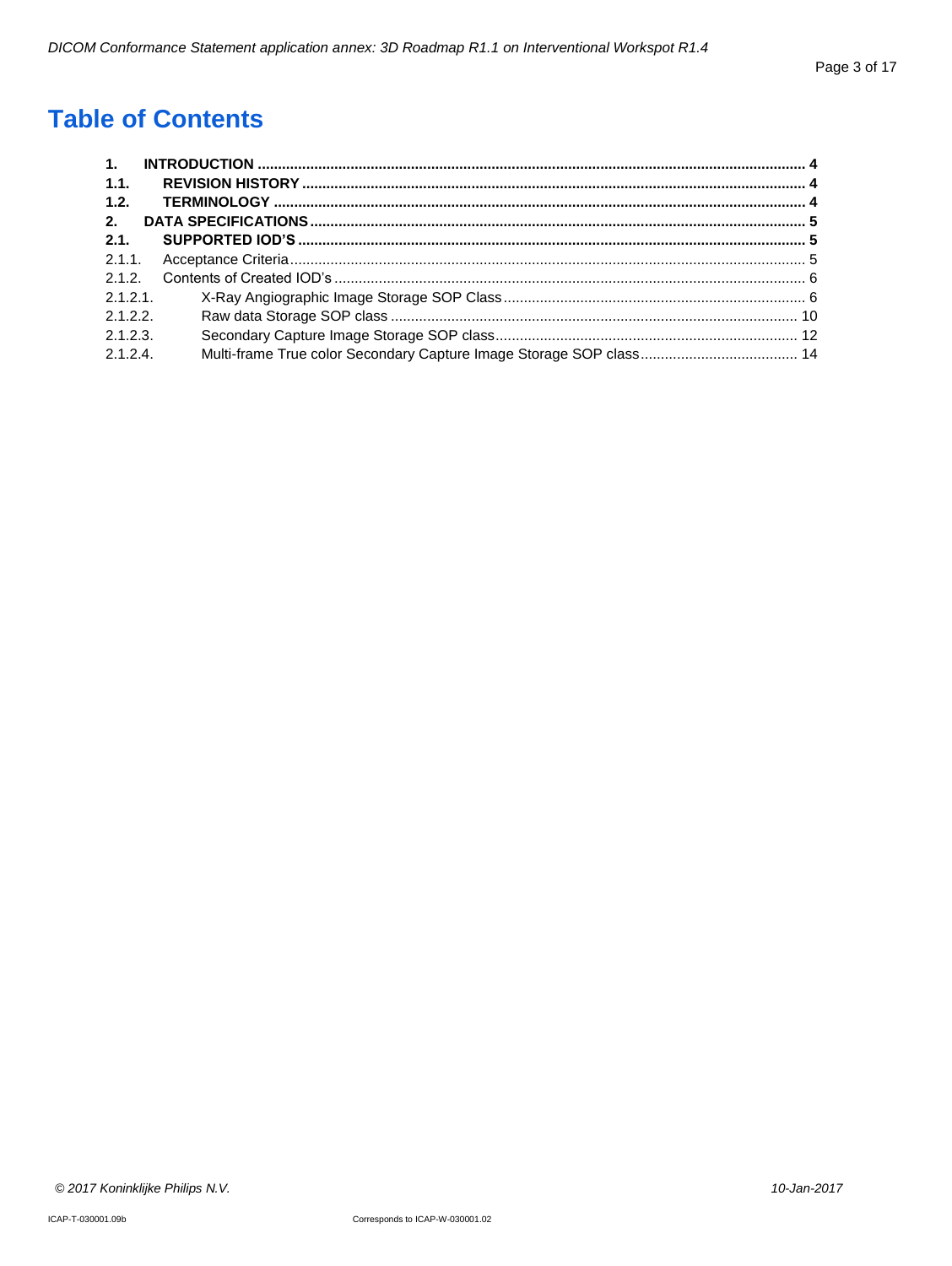#### Page 4 of 17

# <span id="page-3-0"></span>**1. Introduction**

This DICOM Conformance Statement annex is applicable to the 3D Roadmap R1.1 Application, later referred to as 3D Roadmap Application. In general the 3D Roadmap Application allows for viewing and analyzing XA images, as well as overlaying XA images on three-dimensional volumes.

# <span id="page-3-1"></span>**1.1. Revision History**

The revision history below provides dates and differences among individual document versions.

#### **Table 1: Revision History**

| <b>Document Version</b> | Date of Issue | <b>Status</b> | <b>Description</b>                                                                              |
|-------------------------|---------------|---------------|-------------------------------------------------------------------------------------------------|
| 00                      | 01-Mar-2016   | Authorized    | Initial Version for 3D Roadmap R1.1 on Interventional Workspot R1.4.x where x is 0<br>or higher |
| 01                      | 17-Nov-2016   | Authorized    | <b>Editorial changes</b>                                                                        |
| 02                      | 10-Jan-2017   | Authorized    | Updated value for Manufacturer (0008,0070) from "Philips Medical Systems" to<br>"Philips"       |

# <span id="page-3-2"></span>**1.2. Terminology**

| <b>DICOM</b> | Digital Imaging and Communications in Medicine |
|--------------|------------------------------------------------|
| iod          | Information Object Definition                  |
| UID          | Unique Identifier                              |
| VR           | <b>Value Representation</b>                    |
| ΧA           | X-Ray Angiography                              |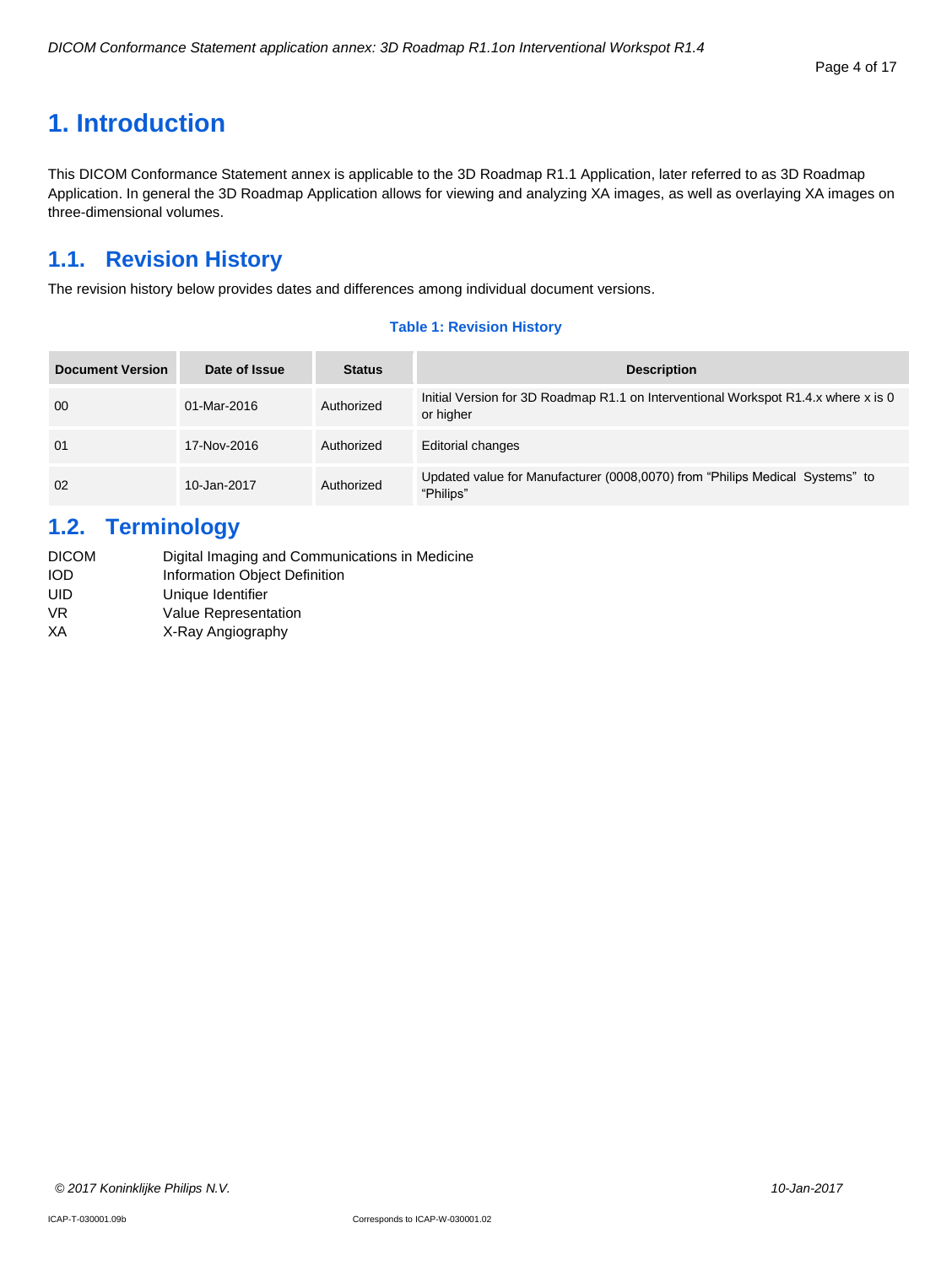# <span id="page-4-0"></span>**2. Data Specifications**

# <span id="page-4-1"></span>**2.1. Supported IOD's**

This section specifies each IOD accepted and / or created by 3D Roadmap Application3D Roadmap Application on Interventional Workspot 1.3.

ACCEPTED The applicable IOD is accepted for storage in the repository of the hosting platform and supported for import of 3D Roadmap Application 3D Roadmap Application on Interventional Workspot 1.3for viewing and analysis. CREATED The 3D Roadmap Application 3D Roadmap Application on Interventional Workspot 1.3 supports generation of derived data by using the applicable IOD and is able to store this data in the repository of the hosting platform.

# **Table 2: Supported IOD's**

| <b>IOD</b>                                            | <b>Support</b>               |                 |                |
|-------------------------------------------------------|------------------------------|-----------------|----------------|
| <b>Name</b>                                           | <b>UID</b>                   | <b>ACCEPTED</b> | <b>CREATED</b> |
| Raw Data Storage SOP Class                            | 1.2.840.10008.5.1.4.1.1.66   | No              | Yes            |
| X-Ray Angiographic Image Storage SOP Class            | 1.2.840.10008.5.1.4.1.1.12.1 | Yes             | Yes            |
| Secondary Capture Image Storage SOP Class             | 1.2.840.10008.5.1.4.1.1.7    | No              | Yes            |
| Multiframe True Color Secondary Capture Image Storage | 1.2.840.10008.5.1.4.1.1.7.4  | No              | Yes            |

# <span id="page-4-2"></span>**2.1.1. Acceptance Criteria**

This section specifies the acceptance criteria applied by 3D Roadmap Application to which a dataset should adhere before it can be imported into the application. This can be criteria on the highest level (e.g. data from a certain manufacturer or system model) or certain DICOM attributes mandatory to be present into the dataset holding a specific value. In case one or more Philips private attributes are required, then a list of supported Philips system models will be mentioned.

#### **Table 3: Accepted system models**

| <b>Manufacturer</b> | <b>Modality</b> | System Model Name(s) |
|---------------------|-----------------|----------------------|
| Not applicable      | Not applicable  | Not applicable       |

#### **Table 4: Accepted transfer syntaxes per IOD**

| <b>IOD</b>                                    |                              | <b>Transfer Syntax</b>                                                                                                                                                                                                                                                                                         |                                                                                                                                                                                                                          |  |
|-----------------------------------------------|------------------------------|----------------------------------------------------------------------------------------------------------------------------------------------------------------------------------------------------------------------------------------------------------------------------------------------------------------|--------------------------------------------------------------------------------------------------------------------------------------------------------------------------------------------------------------------------|--|
| <b>Name</b>                                   | <b>UID</b>                   | <b>Name</b>                                                                                                                                                                                                                                                                                                    | <b>UID</b>                                                                                                                                                                                                               |  |
| X-Ray Angiographic Image Storage SOP<br>Class | 1.2.840.10008.5.1.4.1.1.12.1 | Implicit VR Little Endian<br>Explicit VR Big Endian<br>Explicit VR Little Endian<br>JPEG 2000 Image Compression<br>JPEG 2000 Image Compression<br>(Lossless Only)<br>JPEG Baseline (Process 1)<br>JPEG Extended (Process 2 & 4)<br>JPEG Lossless, Non-Hierarchical,<br>FOP (Process 14)<br><b>RLE Lossless</b> | 1.2.840.10008.1.2<br>1.2.840.10008.1.2.2<br>1.2.840.10008.1.2.1<br>1.2.840.10008.1.2.4.91<br>1.2.840.10008.1.2.4.90<br>1.2.840.10008.1.2.4.50<br>1.2.840.10008.1.2.4.51<br>1.2.840.10008.1.2.4.70<br>1.2.840.10008.1.2.5 |  |

#### **Table 5: Accepted attribute values**

| <b>Attribute Name</b> | <b>Attribute Number</b> | <b>Values / Comments</b> |  |
|-----------------------|-------------------------|--------------------------|--|
|                       |                         |                          |  |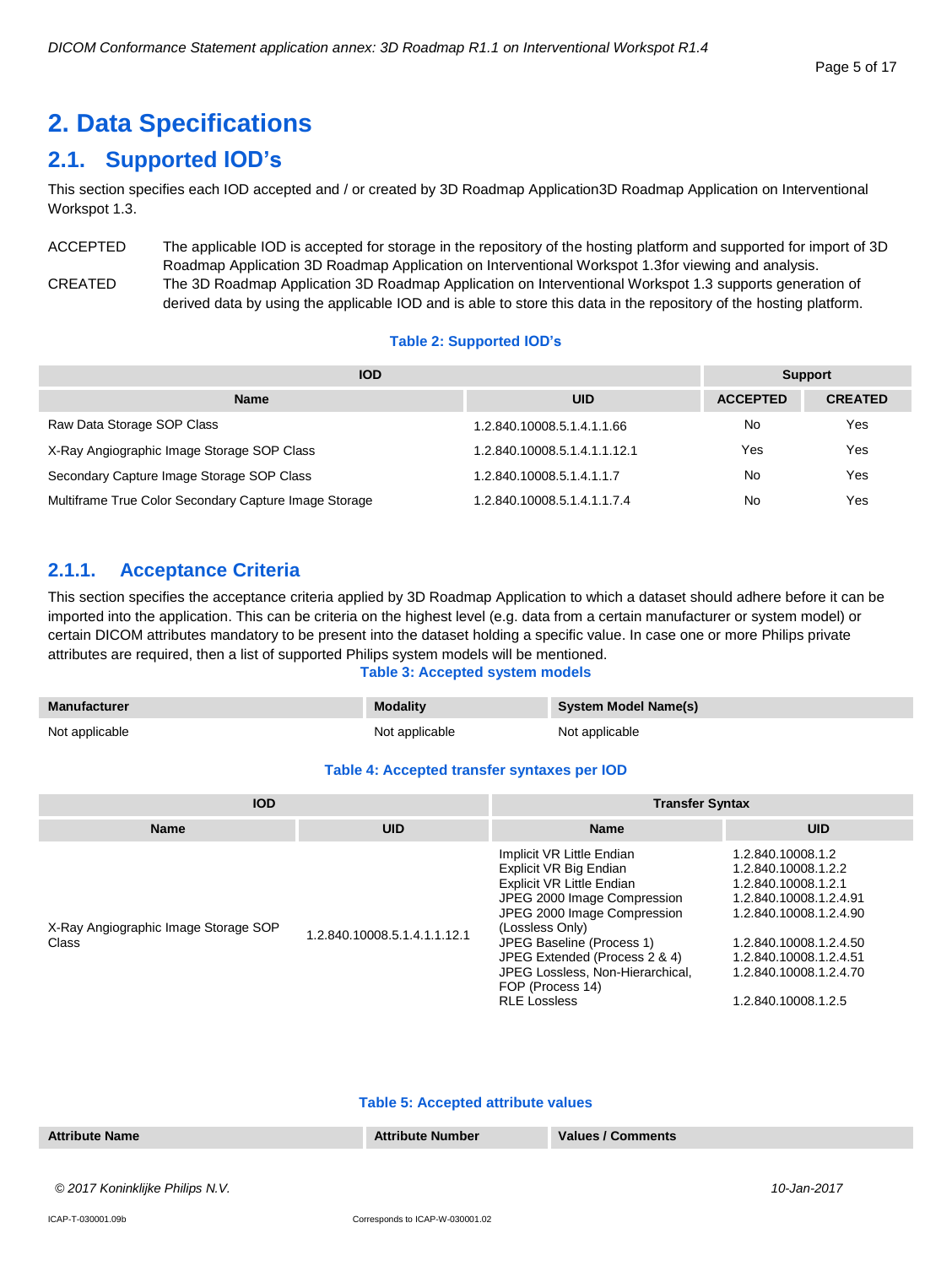Not applicable Not applicable Not applicable Not applicable Not applicable

# <span id="page-5-0"></span>**2.1.2. Contents of Created IOD's**

This section specifies in detail the attribute contents of created data objects. Attributes are grouped together by its corresponding module as specified by DICOM standard. Philips private attributes are excluded for specification.

Abbreviations used in the Module table for the column "Presence of Value" are:

| <b>ALWAYS</b> | The attribute is always present with a value                                                                            |
|---------------|-------------------------------------------------------------------------------------------------------------------------|
| <b>EMPTY</b>  | The attribute is always present without any value (attribute sent zero length)                                          |
| <b>VNAP</b>   | The attribute is always present and its Value is Not Always Present (attribute sent zero length if no value is present) |
| ANAP          | The attribute is present under specified condition $-$ if present then it will always have a value                      |

The abbreviations used in the Module table for the column "Source" are:

| <b>AUTO</b>     | The attribute value is generated automatically                                    |
|-----------------|-----------------------------------------------------------------------------------|
| <b>CONFIG</b>   | The attribute value source is a configurable parameter                            |
| <b>COPY</b>     | The attribute value source is another SOP instance                                |
| <b>FIXED</b>    | The attribute value is hard-coded in the application                              |
| <b>IMPLICIT</b> | The attribute value source is a user-implicit setting                             |
| <b>MPPS</b>     | The attribute value is the same as that use for Modality Performed Procedure Step |
| <b>MWL</b>      | The attribute value source is a Modality Worklist                                 |
| <b>USER</b>     | The attribute value source is explicit user input                                 |

# <span id="page-5-1"></span>**2.1.2.1. X-Ray Angiographic Image Storage SOP Class**

# **Table 6: IOD of Created X-Ray Angiographic Image Storage Instances**

| <b>Information Entity</b> | <b>Module</b>                         | <b>Presence Of Module</b> |
|---------------------------|---------------------------------------|---------------------------|
| Patient                   | <b>Patient Module</b>                 | <b>ALWAYS</b>             |
| Study                     | <b>General Study Module</b>           | <b>ALWAYS</b>             |
| <b>Series</b>             | <b>General Series Module</b>          | <b>ALWAYS</b>             |
| Equipment                 | <b>General Equipment Module</b>       | <b>ALWAYS</b>             |
| Image                     | General Image Module                  | <b>ALWAYS</b>             |
|                           | Image Pixel Module                    | <b>ALWAYS</b>             |
|                           | Cine Module                           | <b>ALWAYS</b>             |
|                           | Multi-Frame Module                    | <b>ALWAYS</b>             |
|                           | <b>Display Shutter Module</b>         | <b>ALWAYS</b>             |
|                           | X-Ray Image Module                    | <b>ALWAYS</b>             |
|                           | X-Ray Acquisition Module              | <b>ALWAYS</b>             |
|                           | X-Ray Table Module                    | <b>ALWAYS</b>             |
|                           | <b>XA Positioner Module</b>           | <b>ALWAYS</b>             |
|                           | DX Detector Module                    | <b>ALWAYS</b>             |
|                           | <b>VOI LUT Module</b>                 | <b>ALWAYS</b>             |
|                           | SOP Common Module                     | ALWAYS                    |
|                           | Extended DICOM and private attributes | <b>OPTIONAL</b>           |

## **Table 7: Patient Module**

| <b>Attribute Name</b> | Tag       | <b>VR</b> | Value | <b>Presence of Value</b> | <b>Source</b> | <b>Comment</b> |
|-----------------------|-----------|-----------|-------|--------------------------|---------------|----------------|
| Patient's Name        | 0010,0010 | <b>PN</b> |       | VNAP                     |               |                |
| Patient ID            | 0010.0020 | LO.       |       | <b>VNAP</b>              |               |                |
| Patient's Birth Date  | 0010,0030 | DA        |       | <b>VNAP</b>              |               |                |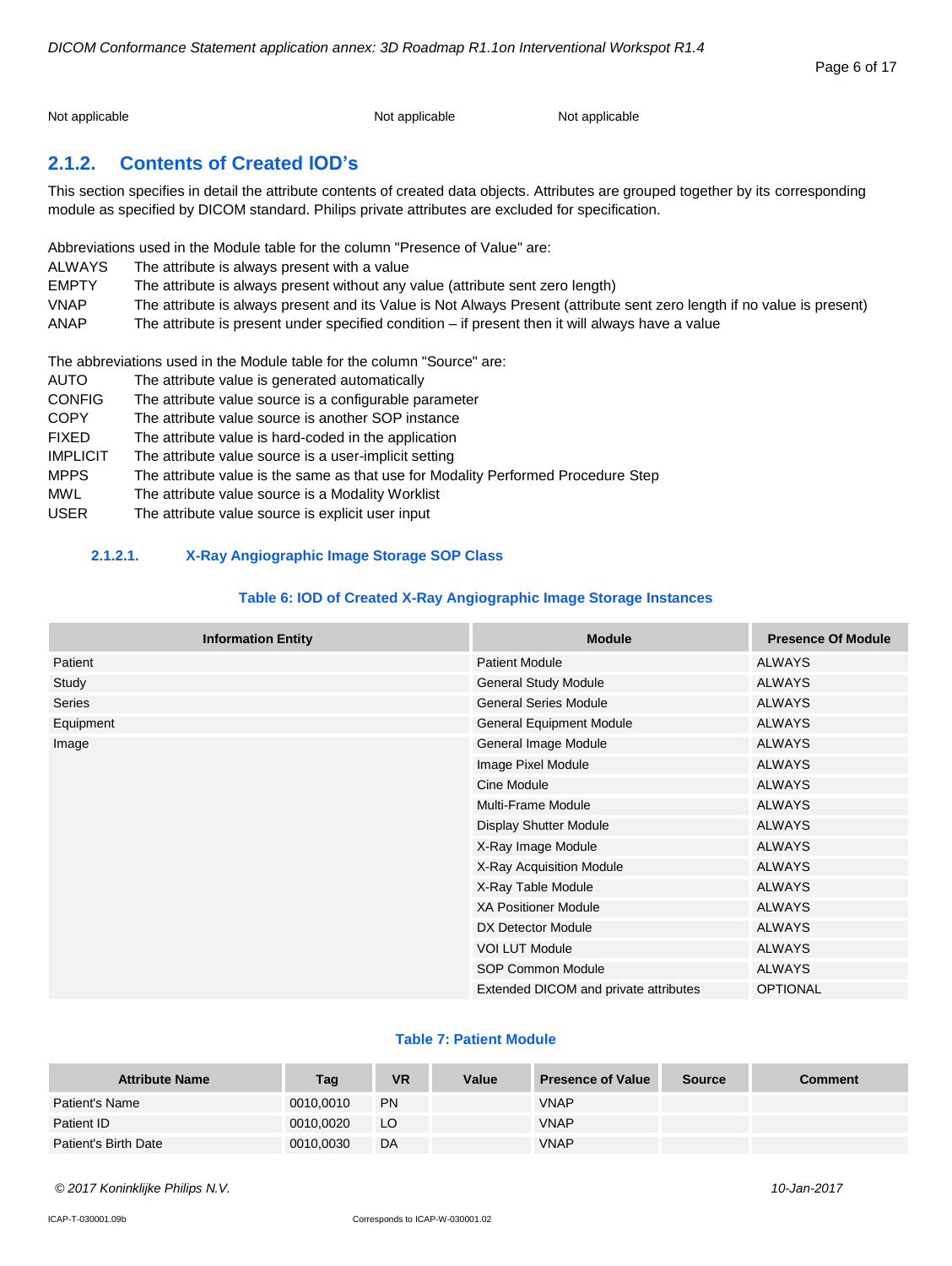```
Patient's Sex 0010,0040 CS VNAP
```
# **Table 8: General Study Module**

| <b>Attribute Name</b>      | Tag       | <b>VR</b> | Value | <b>Presence of Value</b> | <b>Source</b> | <b>Comment</b> |
|----------------------------|-----------|-----------|-------|--------------------------|---------------|----------------|
| <b>Study Date</b>          | 0008,0020 | DA        |       | <b>VNAP</b>              |               |                |
| <b>Study Time</b>          | 0008,0030 | TM        |       | <b>VNAP</b>              |               |                |
| <b>Accession Number</b>    | 0008,0050 | -SH       |       | <b>VNAP</b>              |               |                |
| Referring Physician's Name | 0008,0090 | <b>PN</b> |       | <b>VNAP</b>              |               |                |
| Study Instance UID         | 0020,000D | UI        |       | <b>ALWAYS</b>            |               |                |
| Study ID                   | 0020.0010 | <b>SH</b> |       | <b>VNAP</b>              |               |                |

# **Table 9: General Series Module**

| <b>Attribute Name</b>               | Tag       | <b>VR</b> | Value | <b>Presence of Value</b> | <b>Source</b> | <b>Comment</b> |
|-------------------------------------|-----------|-----------|-------|--------------------------|---------------|----------------|
| Series Date                         | 0008,0021 | <b>DA</b> |       | ANAP                     |               |                |
| Series Time                         | 0008,0031 | <b>TM</b> |       | ANAP                     |               |                |
| Modality                            | 0008,0060 | <b>CS</b> |       | <b>ALWAYS</b>            |               |                |
| Series Description                  | 0008,103E | LO        |       | ANAP                     |               |                |
| Performing Physician's Name         | 0008,1050 | <b>PN</b> |       | <b>ANAP</b>              |               |                |
| <b>Related Series Sequence</b>      | 0008,1250 | SQ        |       | ANAP                     |               |                |
| >Study Instance UID                 | 0020,000D | UI        |       | <b>ALWAYS</b>            |               |                |
| >Series Instance UID                | 0020,000E | UI        |       | <b>ALWAYS</b>            |               |                |
| >Purpose of Reference Code Sequence | 0040,A170 | <b>SQ</b> |       | <b>VNAP</b>              |               |                |
| Series Instance UID                 | 0020,000E | UI        |       | <b>ALWAYS</b>            |               |                |
| Series Number                       | 0020,0011 | <b>IS</b> |       | <b>VNAP</b>              |               |                |
| Performed Procedure Step Start Date | 0040,0244 | <b>DA</b> |       | ANAP                     |               |                |
| Performed Procedure Step Start Time | 0040,0245 | <b>TM</b> |       | ANAP                     |               |                |
| Performed Procedure Step ID         | 0040,0253 | <b>SH</b> |       | <b>ANAP</b>              |               |                |

# **Table 10: General Equipment Module**

| <b>Attribute Name</b>     | Tag       | <b>VR</b> | Value                      | <b>Presence of Value</b> | <b>Source</b> | <b>Comment</b>                                       |
|---------------------------|-----------|-----------|----------------------------|--------------------------|---------------|------------------------------------------------------|
| Manufacturer              | 0008,0070 | LO        | <b>Philips</b>             | <b>ALWAYS</b>            | <b>FIXED</b>  |                                                      |
| <b>Institution Name</b>   | 0008,0080 | LO.       |                            | <b>VNAP</b>              | <b>AUTO</b>   |                                                      |
| Manufacturer's Model Name | 0008,1090 | LO.       | Interventional<br>Workspot | <b>ALWAYS</b>            | <b>CONFIG</b> |                                                      |
| Device Serial Number      | 0018,1000 |           |                            | ANAP                     |               |                                                      |
| Software Versions         | 0018,1020 | LO.       | 1.4.x                      | <b>ALWAYS</b>            | <b>CONFIG</b> | where "x" is the detailed<br>application SW version. |

Page 7 of 17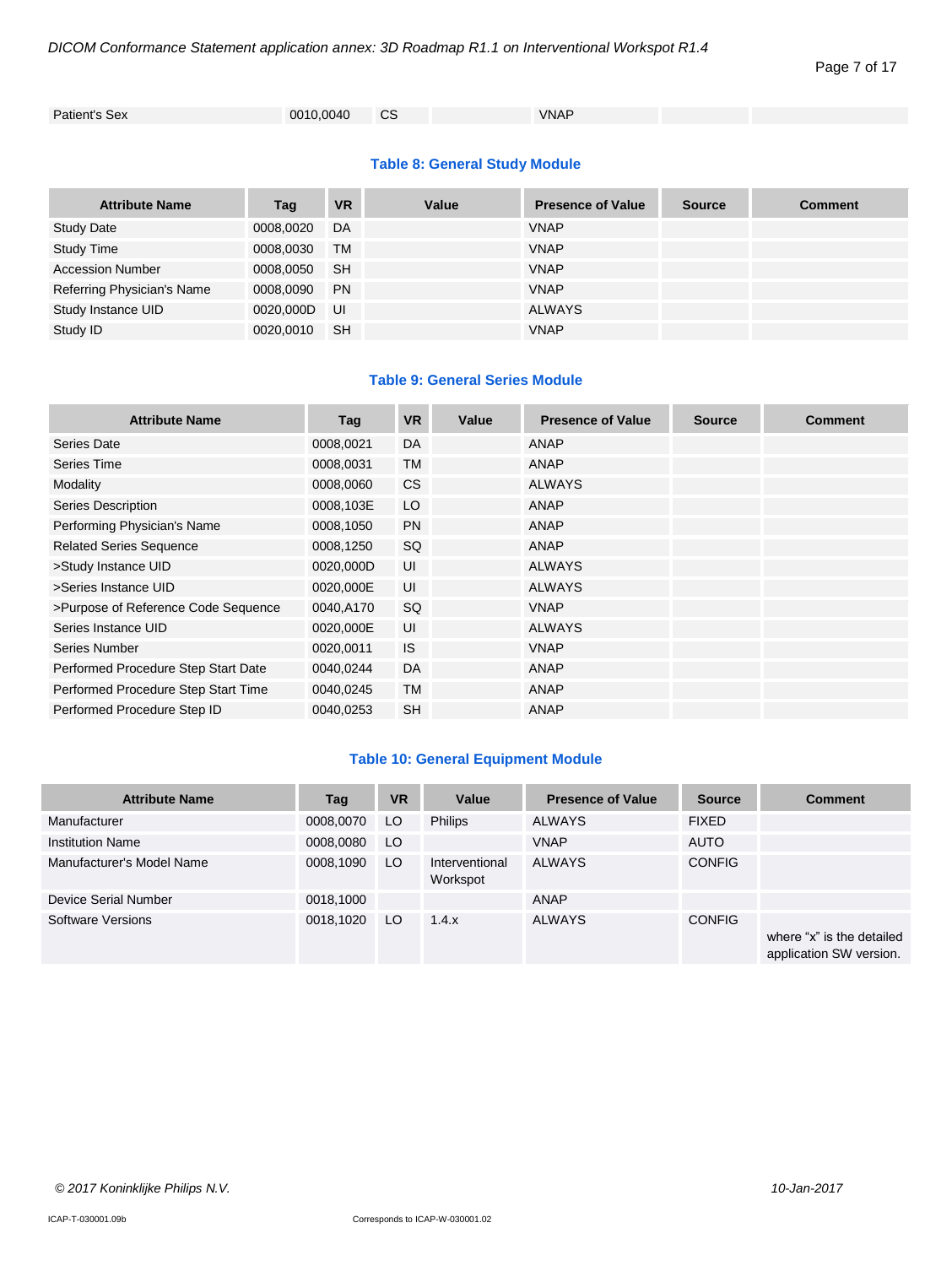| <b>Attribute Name</b>       | Tag       | <b>VR</b> | Value | <b>Presence of Value</b> | <b>Source</b> | <b>Comment</b> |
|-----------------------------|-----------|-----------|-------|--------------------------|---------------|----------------|
| Image Type                  | 0008,0008 | <b>CS</b> |       | <b>ANAP</b>              |               |                |
| <b>Acquisition Date</b>     | 0008,0022 | DA        |       | <b>ANAP</b>              |               |                |
|                             |           |           |       |                          |               |                |
| <b>Content Date</b>         | 0008,0023 | DA        |       | <b>VNAP</b>              |               |                |
| <b>Acquisition Time</b>     | 0008,0032 | TM        |       | <b>ANAP</b>              |               |                |
| <b>Content Time</b>         | 0008,0033 | <b>TM</b> |       | <b>VNAP</b>              |               |                |
| <b>Instance Number</b>      | 0020,0013 | IS.       |       | <b>VNAP</b>              |               |                |
| <b>Patient Orientation</b>  | 0020,0020 | <b>CS</b> |       | <b>ANAP</b>              |               |                |
| Lossy Image Compression     | 0028,2110 | <b>CS</b> |       | <b>ANAP</b>              |               |                |
| Icon Image Sequence         | 0088,0200 | SQ        |       | <b>ANAP</b>              |               |                |
| >Samples per Pixel          | 0028,0002 | <b>US</b> |       | <b>ALWAYS</b>            |               |                |
| >Photometric Interpretation | 0028,0004 | <b>CS</b> |       | <b>ALWAYS</b>            |               |                |
| >Rows                       | 0028,0010 | <b>US</b> |       | <b>ALWAYS</b>            |               |                |
| >Columns                    | 0028,0011 | <b>US</b> |       | <b>ALWAYS</b>            |               |                |
| >Bits Allocated             | 0028,0100 | <b>US</b> |       | <b>ALWAYS</b>            |               |                |
| >Bits Stored                | 0028,0101 | <b>US</b> |       | <b>ALWAYS</b>            |               |                |
| >High Bit                   | 0028,0102 | US        |       | <b>ALWAYS</b>            |               |                |
| >Pixel Representation       | 0028,0103 | <b>US</b> |       | <b>ALWAYS</b>            |               |                |
| >Pixel Data                 | 7FE0,0010 | OW/OB     |       | <b>ANAP</b>              |               |                |

# **Table 11: General Image Module**

# **Table 12: Image Pixel Module**

| <b>Attribute Name</b>       | Tag       | <b>VR</b>       | Value | <b>Presence of Value</b> | <b>Source</b> | <b>Comment</b> |
|-----------------------------|-----------|-----------------|-------|--------------------------|---------------|----------------|
| Samples per Pixel           | 0028,0002 | US <sub>1</sub> |       | <b>ALWAYS</b>            |               |                |
| Photometric Interpretation  | 0028,0004 | CS.             |       | <b>ALWAYS</b>            |               |                |
| Rows                        | 0028,0010 | US.             |       | <b>ALWAYS</b>            |               |                |
| Columns                     | 0028,0011 | US.             |       | <b>ALWAYS</b>            |               |                |
| <b>Bits Allocated</b>       | 0028,0100 | US.             |       | <b>ALWAYS</b>            |               |                |
| <b>Bits Stored</b>          | 0028,0101 | US.             |       | <b>ALWAYS</b>            |               |                |
| High Bit                    | 0028,0102 | US.             |       | <b>ALWAYS</b>            |               |                |
| <b>Pixel Representation</b> | 0028,0103 | US.             |       | <b>ALWAYS</b>            |               |                |
| Pixel Data                  | 7FE0.0010 | OB/OW           |       | <b>VNAP</b>              |               |                |

# **Table 13: Cine Module**

| <b>Attribute Name</b> | Taq       | <b>VR</b> | Value | <b>Presence of Value</b> | Source | <b>Comment</b> |
|-----------------------|-----------|-----------|-------|--------------------------|--------|----------------|
| Cine Rate             | 0018.0040 | ⊟ IS      |       | <b>ANAP</b>              |        |                |
| Frame Time            | 0018.1063 | <b>DS</b> |       | <b>ALWAYS</b>            |        |                |

# **Table 14: Multi-Frame Module**

| <b>Attribute Name</b>          | Taq       | <b>VR</b> | Value | <b>Presence of Value</b> | <b>Source</b> | Comment |
|--------------------------------|-----------|-----------|-------|--------------------------|---------------|---------|
| Number of Frames               | 0028,0008 | <b>IS</b> |       | <b>ALWAYS</b>            |               |         |
| <b>Frame Increment Pointer</b> | 0028.0009 | <b>AT</b> |       | <b>ALWAYS</b>            |               |         |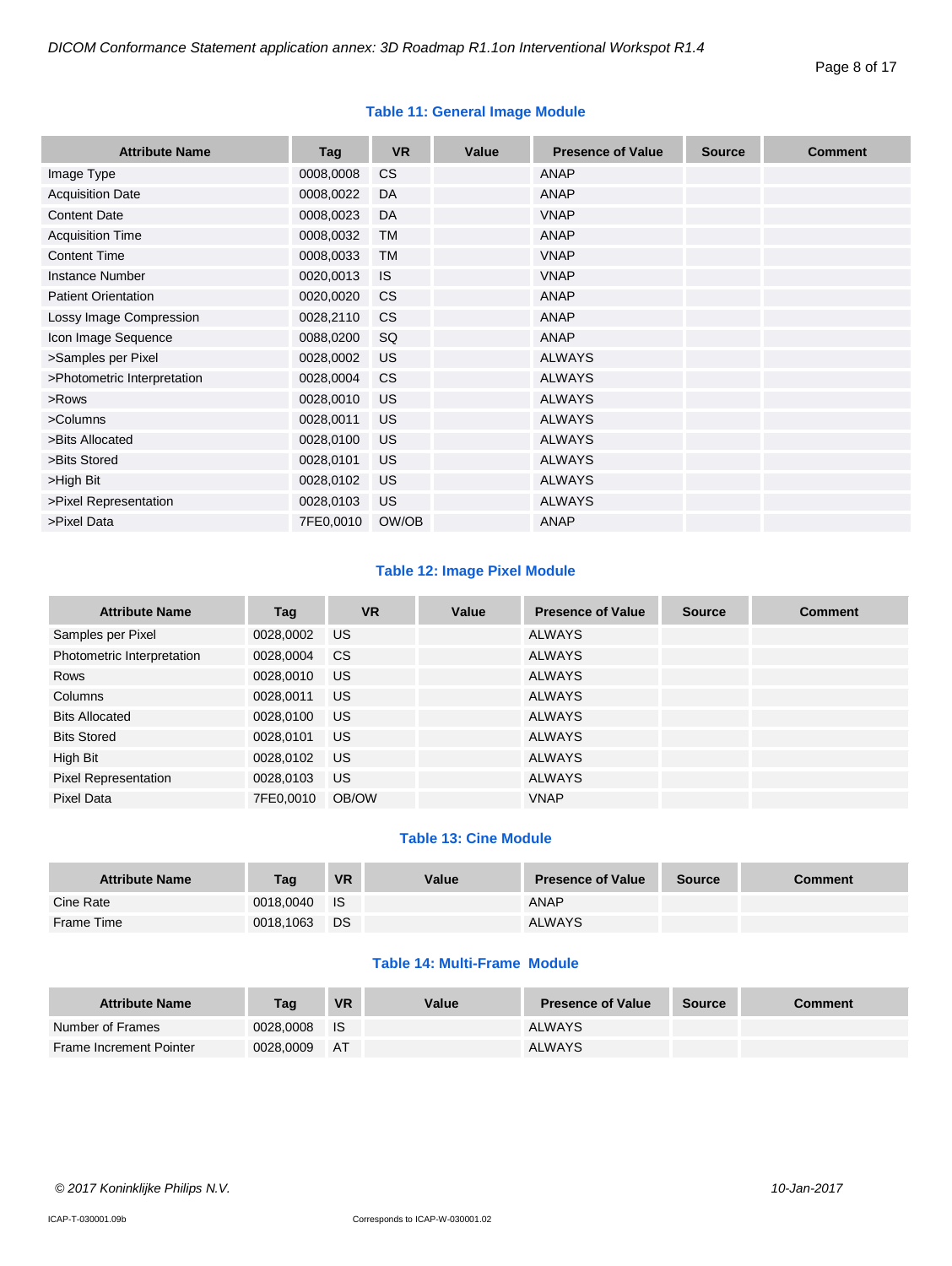# **Table 15: Display Shutter Module**

| <b>Attribute Name</b>             | Tag       | <b>VR</b>   | Value | <b>Presence of Value</b> | <b>Source</b> | <b>Comment</b> |
|-----------------------------------|-----------|-------------|-------|--------------------------|---------------|----------------|
| <b>Shutter Shape</b>              | 0018.1600 | CS.         |       | ALWAYS                   |               |                |
| <b>Shutter Left Vertical Edge</b> | 0018,1602 | <b>I</b> IS |       | ALWAYS                   |               |                |
| Shutter Right Vertical Edge       | 0018.1604 | <b>I</b> IS |       | ALWAYS                   |               |                |
| Shutter Upper Horizontal Edge     | 0018,1606 | <b>IS</b>   |       | <b>ALWAYS</b>            |               |                |
| Shutter Lower Horizontal Edge     | 0018,1608 | ⊟ IS        |       | <b>ALWAYS</b>            |               |                |

# **Table 16: X-Ray Image Module**

| <b>Attribute Name</b>               | Tag       | <b>VR</b>     | Value | <b>Presence of Value</b> | <b>Source</b> | <b>Comment</b> |
|-------------------------------------|-----------|---------------|-------|--------------------------|---------------|----------------|
| Image Type                          | 0008,0008 | <b>CS</b>     |       | <b>ALWAYS</b>            |               |                |
| Samples per Pixel                   | 0028,0002 | US            |       | <b>ALWAYS</b>            |               |                |
| Photometric Interpretation          | 0028,0004 | <sub>CS</sub> |       | <b>ALWAYS</b>            |               |                |
| Frame Increment Pointer             | 0028,0009 | AT            |       | <b>ALWAYS</b>            |               |                |
| <b>Bits Allocated</b>               | 0028,0100 | <b>US</b>     |       | <b>ALWAYS</b>            |               |                |
| <b>Bits Stored</b>                  | 0028.0101 | US            |       | <b>ALWAYS</b>            |               |                |
| High Bit                            | 0028,0102 | <b>US</b>     |       | <b>ALWAYS</b>            |               |                |
| <b>Pixel Representation</b>         | 0028.0103 | <b>US</b>     |       | <b>ALWAYS</b>            |               |                |
| <b>Pixel Intensity Relationship</b> | 0028,1040 | <sub>CS</sub> |       | <b>ALWAYS</b>            |               |                |
| Lossy Image Compression             | 0028.2110 | <b>CS</b>     |       | <b>ALWAYS</b>            |               |                |

# **Table 17: X-Ray Acquisition Module**

| <b>Attribute Name</b>    | Tag          | <b>VR</b> | Value | <b>Presence of Value</b> | <b>Source</b> | <b>Comment</b> |
|--------------------------|--------------|-----------|-------|--------------------------|---------------|----------------|
| <b>KVP</b>               | 0018,0060    | DS.       |       | <b>VNAP</b>              |               |                |
| Exposure Time            | 0018,1150 IS |           |       | <b>VNAP</b>              |               |                |
| <b>Radiation Setting</b> | 0018,1155 CS |           |       | <b>ALWAYS</b>            |               |                |
| Imager Pixel Spacing     | 0018,1164    | DS.       |       | ANAP                     |               |                |
| <b>Pixel Spacing</b>     | 0028,0030    | <b>DS</b> |       | <b>ALWAYS</b>            |               |                |

# **Table 18: X-Ray Table Module**

| <b>Attribute Name</b> | Tag       | <b>VR</b> | Value | <b>Presence of Value</b> | <b>Source</b> | <b>Comment</b> |
|-----------------------|-----------|-----------|-------|--------------------------|---------------|----------------|
| <b>Table Motion</b>   | 0018.1134 | <b>DS</b> |       | <b>VNAP</b>              |               |                |
| Table Angle           | 0018.1138 | <b>DS</b> |       | <b>ANAP</b>              |               |                |

# **Table 19: XA Positioner Module**

| <b>Attribute Name</b>                        | Tag       | <b>VR</b> | Value | <b>Presence of Value</b> | <b>Source</b> | <b>Comment</b> |
|----------------------------------------------|-----------|-----------|-------|--------------------------|---------------|----------------|
| Distance Source to Patient                   | 0018,1111 | DS.       |       | ANAP                     |               |                |
| Distance Source to Patient                   | 0018.1111 | DS.       |       | ANAP                     |               |                |
| <b>Positioner Motion</b>                     | 0018,1500 | <b>CS</b> |       | <b>VNAP</b>              |               |                |
| <b>Positioner Primary Angle</b>              | 0018,1510 | DS.       |       | <b>VNAP</b>              |               |                |
| <b>Positioner Secondary Angle</b>            | 0018.1511 | DS.       |       | <b>VNAP</b>              |               |                |
| <b>Positioner Primary Angle</b><br>Increment | 0018.1520 | DS.       |       | <b>VNAP</b>              |               |                |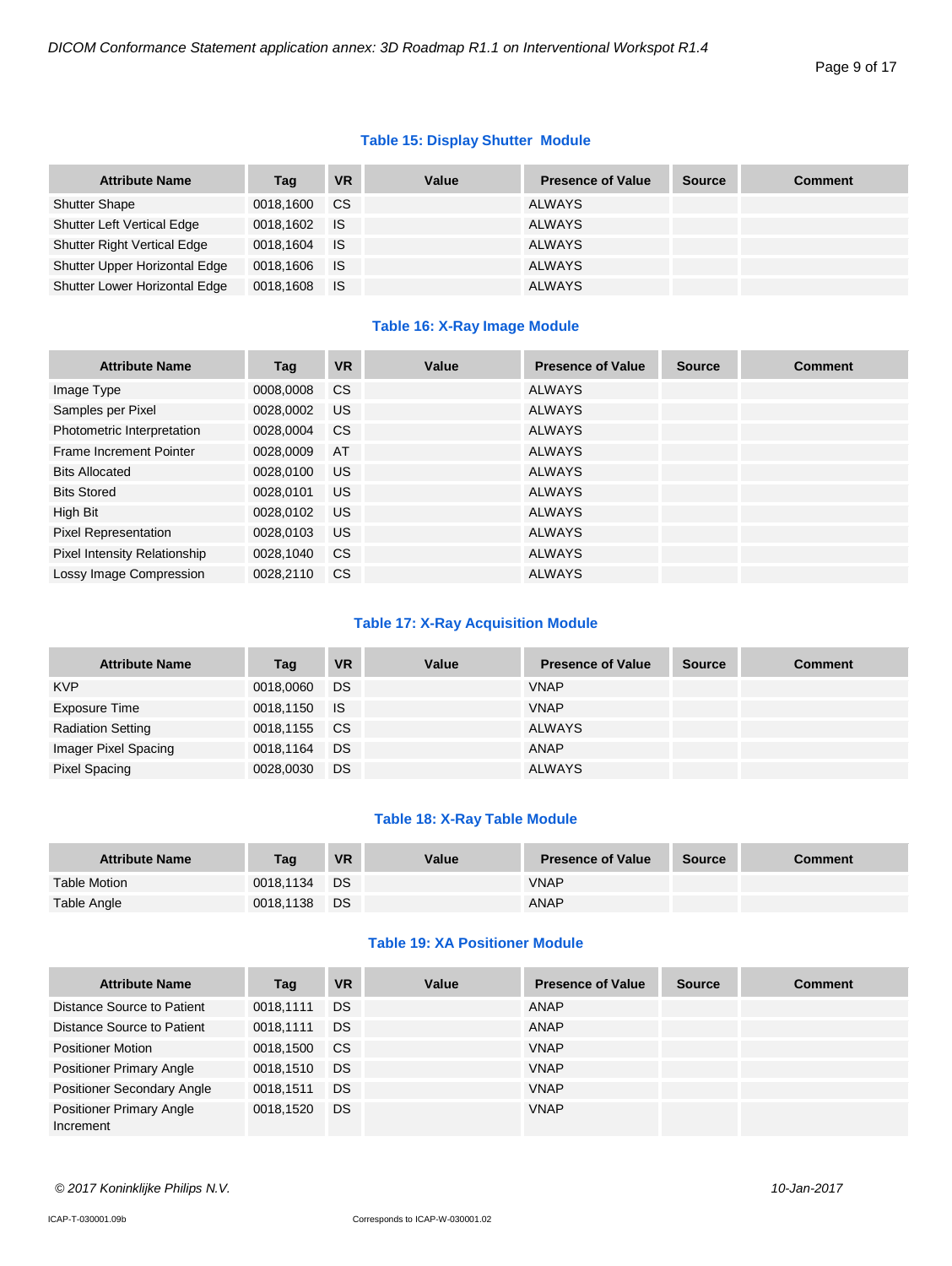#### Page 10 of 17

| <b>Positioner Secondary Angle</b> | 0018,1521 DS | <b>VNAP</b> |  |
|-----------------------------------|--------------|-------------|--|
| Increment                         |              |             |  |

# **Table 20: DX Detector Module**

| <b>Attribute Name</b> | Taq       | <b>VR</b> | Value | <b>Presence of Value</b> | <b>Source</b> | <b>Comment</b> |
|-----------------------|-----------|-----------|-------|--------------------------|---------------|----------------|
| Imager Pixel Spacing  | 0018.1164 | DS        |       | <b>ALWAYS</b>            |               |                |
| Pixel Spacing         | 0028,0030 | <b>DS</b> |       | <b>ALWAYS</b>            |               |                |

#### **Table 21: VOI LUT Module**

| <b>Attribute Name</b> | Taq       | <b>VR</b> | Value | <b>Presence of Value</b> | <b>Source</b> | <b>Comment</b> |
|-----------------------|-----------|-----------|-------|--------------------------|---------------|----------------|
| <b>Window Center</b>  | 0028.1050 | DS        |       | <b>ALWAYS</b>            |               |                |
| Window Width          | 0028.1051 | DS        |       | <b>ALWAYS</b>            |               |                |

# **Table 22: SOP Common Module**

| <b>Attribute Name</b>  | Tag       | <b>VR</b> | Value                            | <b>Presence of Value</b> | <b>Source</b> | <b>Comment</b> |
|------------------------|-----------|-----------|----------------------------------|--------------------------|---------------|----------------|
| Instance Creation Date | 0008.0012 | DA        |                                  | ANAP                     |               |                |
| Instance Creation Time | 0008,0013 | <b>TM</b> |                                  | ANAP                     |               |                |
| SOP Class UID          | 0008,0016 | UI        | 1.2.840.10008.5.1.4.1.1.<br>12.1 | <b>ALWAYS</b>            |               |                |
| SOP Instance UID       | 0008.0018 | UI        |                                  | <b>ALWAYS</b>            |               |                |
| Instance Number        | 0020,0013 | <b>IS</b> |                                  | <b>ANAP</b>              |               |                |

# **Table 23: Extended DICOM and private attributes for X-Ray Angiographic Image Storage SOP Class**

| <b>Attribute Name</b>                  | Tag       | <b>VR</b>     | Value | <b>Presence of Value</b> | <b>Source</b> | <b>Comment</b> |
|----------------------------------------|-----------|---------------|-------|--------------------------|---------------|----------------|
| <b>Conversion Type</b>                 | 0008,0064 | <sub>CS</sub> | WSD   | ANAP                     | AUTO          |                |
| <b>Table Horizontal Rotation Angle</b> | 0018,9469 | - FL          |       | ANAP                     |               |                |
| Table Cradle Tilt Angle                | 0018.9471 | <b>FL</b>     |       | ANAP                     |               |                |
| <b>Application Version</b>             | 0018,9525 | LO.           |       | ANAP                     |               |                |
| Frame Of Reference UID                 | 0020.0013 | UI            |       | ANAP                     |               |                |
| Position Reference Indicator           | 0020,1040 | LO            |       | ANAP                     |               |                |
| Requested Procedure ID                 | 0040,1001 | <b>SH</b>     |       | <b>ANAP</b>              |               |                |

# <span id="page-9-0"></span>**2.1.2.2. Raw data Storage SOP class**

# **Table 24: IOD of Created Raw Data Storage SOP Class Instances**

| <b>Information Entity</b> | <b>Module</b>                     | <b>Presence Of Module</b> |
|---------------------------|-----------------------------------|---------------------------|
| Patient                   | Patient Module                    | <b>ALWAYS</b>             |
| Study                     | <b>General Study Module</b>       | <b>ALWAYS</b>             |
| <b>Series</b>             | <b>General Series Module</b>      | <b>ALWAYS</b>             |
| Frame of Reference        | Frame of Reference                | <b>OPTIONAL</b>           |
| Equipment                 | <b>General Equipment Module</b>   | <b>ALWAYS</b>             |
| Image                     | <b>Acquisition Context Module</b> | <b>ALWAYS</b>             |
|                           | Raw Data Module                   | <b>ALWAYS</b>             |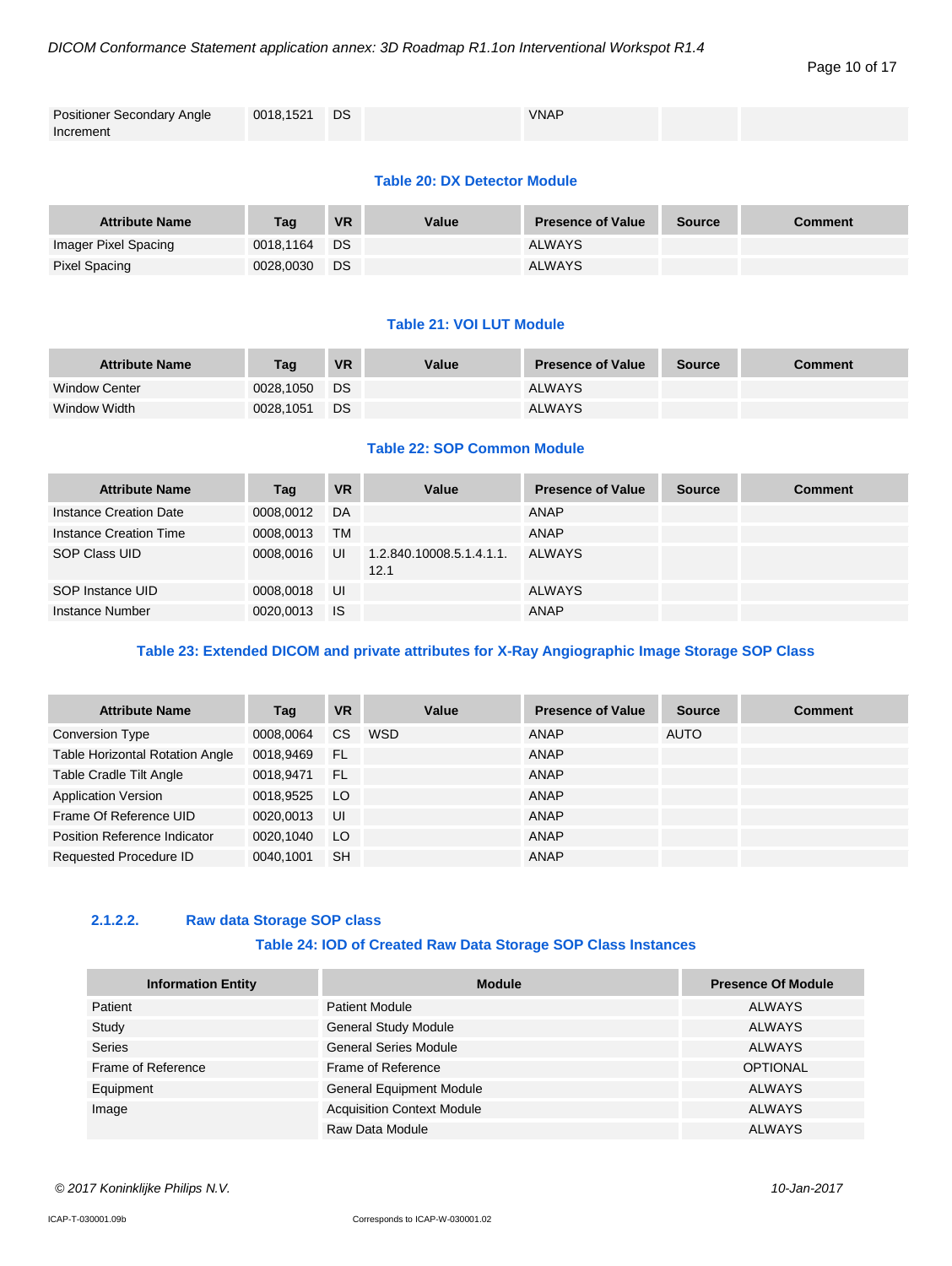# Page 11 of 17

| SOP Common Module                     | <b>ALWAYS</b> |
|---------------------------------------|---------------|
| Extended DICOM and Private Attributes | OPTIONAL      |

#### **Table 25 : Patient Module**

| <b>Attribute Name</b> | Tag       | VR        | Value | <b>Presence of Value</b> | <b>Source</b> | <b>Comment</b> |
|-----------------------|-----------|-----------|-------|--------------------------|---------------|----------------|
| Patient's Name        | 0010,0010 | <b>PN</b> |       | <b>ALWAYS</b>            | <b>AUTO</b>   |                |
| Patient ID            | 0010,0020 | LO        |       | <b>ALWAYS</b>            | <b>AUTO</b>   |                |
| Patient's Birth Date  | 0010,0030 | DA        |       | <b>VNAP</b>              | <b>AUTO</b>   |                |
| Patient's Sex         | 0010,0040 | CS.       |       | <b>ALWAYS</b>            | <b>AUTO</b>   |                |

# **Table 26 : General Study Module**

| <b>Attribute Name</b>      | Tag       | VR        | Value | <b>Presence of Value</b> | <b>Source</b> | <b>Comment</b> |
|----------------------------|-----------|-----------|-------|--------------------------|---------------|----------------|
| <b>Study Date</b>          | 0008.0020 | DA        |       | <b>ALWAYS</b>            | <b>AUTO</b>   |                |
| <b>Study Time</b>          | 0008.0030 | TM        |       | <b>ALWAYS</b>            | <b>AUTO</b>   |                |
| Referring Physician's Name | 0008.0090 | <b>PN</b> |       | <b>VNAP</b>              | <b>AUTO</b>   |                |
| Study Instance UID         | 0020.000D | UI        |       | <b>ALWAYS</b>            | <b>AUTO</b>   |                |
| Study ID                   | 0020.0010 | <b>SH</b> |       | <b>ALWAYS</b>            | <b>AUTO</b>   |                |
| <b>Accession Number</b>    | 0008,0050 | SH        |       | <b>EMPTY</b>             | AUTO, USER    |                |

# **Table 27 : General Series Module**

| <b>Attribute Name</b>                  | Tag           | <b>VR</b> | Value | <b>Presence of Value</b> | <b>Source</b> | <b>Comment</b> |
|----------------------------------------|---------------|-----------|-------|--------------------------|---------------|----------------|
| <b>Series Date</b>                     | 0008,0021     | DA        |       | ANAP                     | <b>AUTO</b>   |                |
| Series Time                            | 0008,0031     | <b>TM</b> |       | <b>ANAP</b>              | <b>AUTO</b>   |                |
| Modality                               | 0008,0060     | <b>CS</b> |       | <b>ALWAYS</b>            | <b>AUTO</b>   |                |
| Series Description                     | 0008,103E     | LO        |       | <b>ANAP</b>              |               |                |
| Performing Physicians' name            | 0008,1050     | <b>PN</b> |       | <b>ANAP</b>              |               |                |
| <b>Related Series Sequence</b>         | 0008,1250     | SQ        |       | <b>ANAP</b>              |               |                |
| >Study Instance UID                    | 0020,000D     | UI        |       | <b>ALWAYS</b>            |               |                |
| >Series Instance UID                   | 0020,000E     | UI        |       | <b>ALWAYS</b>            | <b>AUTO</b>   |                |
| >Purpose of Reference Code<br>Sequence | 0040,A170     | SQ        |       | <b>VNAP</b>              |               |                |
| Series Instance UID                    | 0020,000E     | UI        |       | <b>ALWAYS</b>            |               |                |
| Series Number                          | 0020,0011     | <b>IS</b> |       | <b>VNAP</b>              | <b>AUTO</b>   |                |
| Laterality                             | 0020,0060     | CS.       |       | <b>ANAP</b>              |               |                |
| Performed Procedure Step Start<br>Date | 0040<br>,0244 | DA        |       | <b>ANAP</b>              |               |                |
| Performed Procedure Step Start<br>Time | 0040,0245     | TM        |       | <b>ANAP</b>              |               |                |
| Performed Procedure Step<br>ID         | 0040,0253     | <b>SH</b> |       | <b>ANAP</b>              |               |                |

# **Table 28: Frame of Reference Module**

| <b>Attribute Name</b>        | Tag       | <b>VR</b> | Value | <b>Presence of Value</b> | <b>Source</b> | <b>Comment</b> |
|------------------------------|-----------|-----------|-------|--------------------------|---------------|----------------|
| Frame of Reference UID       | 0020.0052 | IJI       |       | <b>ALWAYS</b>            | AUTO          |                |
| Position Reference Indicator | 0020.1040 | LO.       |       | <b>VNAP</b>              | <b>AUTO</b>   |                |

# **Table 29: General Equipment Module**

| <b>Attribute Name</b> | Tag       | <b>VR</b> | 'alue          | <b>Presence of Value</b> | Source       |  |
|-----------------------|-----------|-----------|----------------|--------------------------|--------------|--|
| Manufacturer          | 0008.0070 | LU        | <b>Philips</b> | /NAF                     | <b>TIXED</b> |  |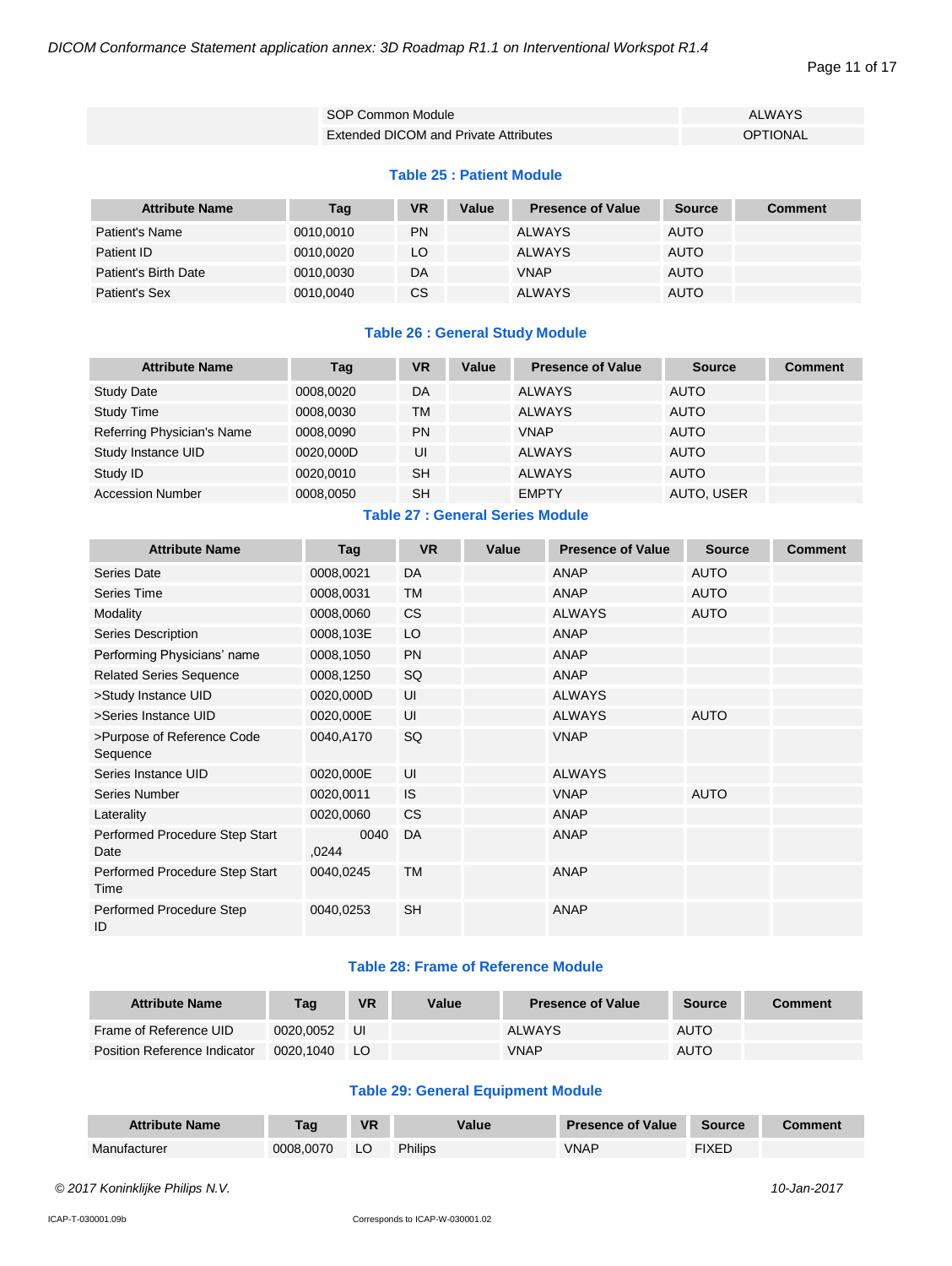#### Page 12 of 17

| <b>Institution Name</b>   | 0008,0080                                   | LO  |                         | ANAP | <b>USER</b>  |                                                            |  |  |  |  |
|---------------------------|---------------------------------------------|-----|-------------------------|------|--------------|------------------------------------------------------------|--|--|--|--|
| Manufacturer's Model Name | 0008,1090                                   | LO  | Interventional Workspot | ANAP | <b>FIXED</b> |                                                            |  |  |  |  |
| Device Serial Number      | 0018,1000                                   | LO. |                         | ANAP | <b>AUTO</b>  |                                                            |  |  |  |  |
| Software Versions         | 0018,1020                                   | LO  | 1.4.x                   | ANAP | <b>AUTO</b>  | where "x" is the<br>detailed<br>application SW<br>version. |  |  |  |  |
|                           | <b>Table 30: Acquisition Context Module</b> |     |                         |      |              |                                                            |  |  |  |  |

#### **Table 30: Acquisition Context Module**

| <b>Attribute Name</b>                     | Tag | <b>VR</b> | Value | <b>Presence of Value</b> | Source | <b>Comment</b> |
|-------------------------------------------|-----|-----------|-------|--------------------------|--------|----------------|
| Acquisition Context Sequence 0040,0555 SQ |     |           |       | VNAP                     | AUTO   |                |

#### **Table 31: Raw Data Module**

| <b>Attribute Name</b>      | Tag       | <b>VR</b> | Value | <b>Presence of Value</b> | <b>Source</b> | <b>Comment</b> |
|----------------------------|-----------|-----------|-------|--------------------------|---------------|----------------|
| <b>Content Date</b>        | 0008.0023 | DA        |       | <b>ALWAYS</b>            | <b>AUTO</b>   |                |
| <b>Content Time</b>        | 0008.0033 | <b>TM</b> |       | <b>ALWAYS</b>            | <b>AUTO</b>   |                |
| <b>Creator Version UID</b> | 0008,9123 | UI        |       | <b>ALWAYS</b>            | <b>AUTO</b>   |                |
| Instance Number            | 0020,0013 | IS        |       | <b>ANAP</b>              | <b>AUTO</b>   |                |

# **Table 32: SOP Common Module**

| <b>Attribute Name</b>                 | Tag       | <b>VR</b> | Value                      | Presence of<br>Value | <b>Source</b> | <b>Comment</b> |
|---------------------------------------|-----------|-----------|----------------------------|----------------------|---------------|----------------|
| SOP Class UID                         | 0008.0016 | UI        | 1.2.840.10008.5.1.4.1.1.66 | <b>ALWAYS</b>        | <b>AUTO</b>   |                |
| SOP Instance UID                      | 0008,0018 | UI        |                            | <b>ALWAYS</b>        | <b>AUTO</b>   |                |
| Original Specialized SOP<br>Class UID | 0008.001B | UI        |                            | <b>VNAP</b>          | <b>AUTO</b>   |                |
| Instance Creation Date                | 0008,0012 | DA        |                            | <b>VNAP</b>          | <b>AUTO</b>   |                |
| Instance Creation Time                | 0008.0013 | <b>TM</b> |                            | <b>VNAP</b>          | <b>AUTO</b>   |                |
| Instance Number                       | 0020,0013 | IS        |                            | <b>VNAP</b>          |               |                |

# **Table 33: Extended DICOM and private attributes for Raw Data Image Storage SOP class**

| <b>Attribute Name</b> | Taq       | <b>VR</b> | Value | <b>Presence of Value</b> | <b>Source</b> | <b>Comment</b> |
|-----------------------|-----------|-----------|-------|--------------------------|---------------|----------------|
| Date                  | 0040.A121 | DA        |       | VNAP                     | <b>AUTO</b>   |                |
| Time                  | 0040.A122 | <b>TM</b> |       | <b>VNAP</b>              | AUTO          |                |

# <span id="page-11-0"></span>**2.1.2.3. Secondary Capture Image Storage SOP class**

#### **Table 34: IOD of Created Secondary Capture Image Storage SOP Class Instances**

| <b>Information Entity</b> | <b>Module</b>                         | <b>Presence Of Module</b> |
|---------------------------|---------------------------------------|---------------------------|
| Patient                   | <b>Patient Module</b>                 | <b>ALWAYS</b>             |
| Study                     | <b>General Study Module</b>           | <b>ALWAYS</b>             |
| Series                    | <b>General Series Module</b>          | <b>ALWAYS</b>             |
| Equipment                 | <b>General Equipment Module</b>       | <b>CONDITIONAL</b>        |
|                           | <b>SC Equipment Module</b>            | <b>ALWAYS</b>             |
| Image                     | General Image Module                  | <b>ALWAYS</b>             |
|                           | Image Pixel Module                    | <b>ALWAYS</b>             |
|                           | SOP Common Module                     | <b>ALWAYS</b>             |
|                           | Extended DICOM and private attributes | <b>CONDITIONAL</b>        |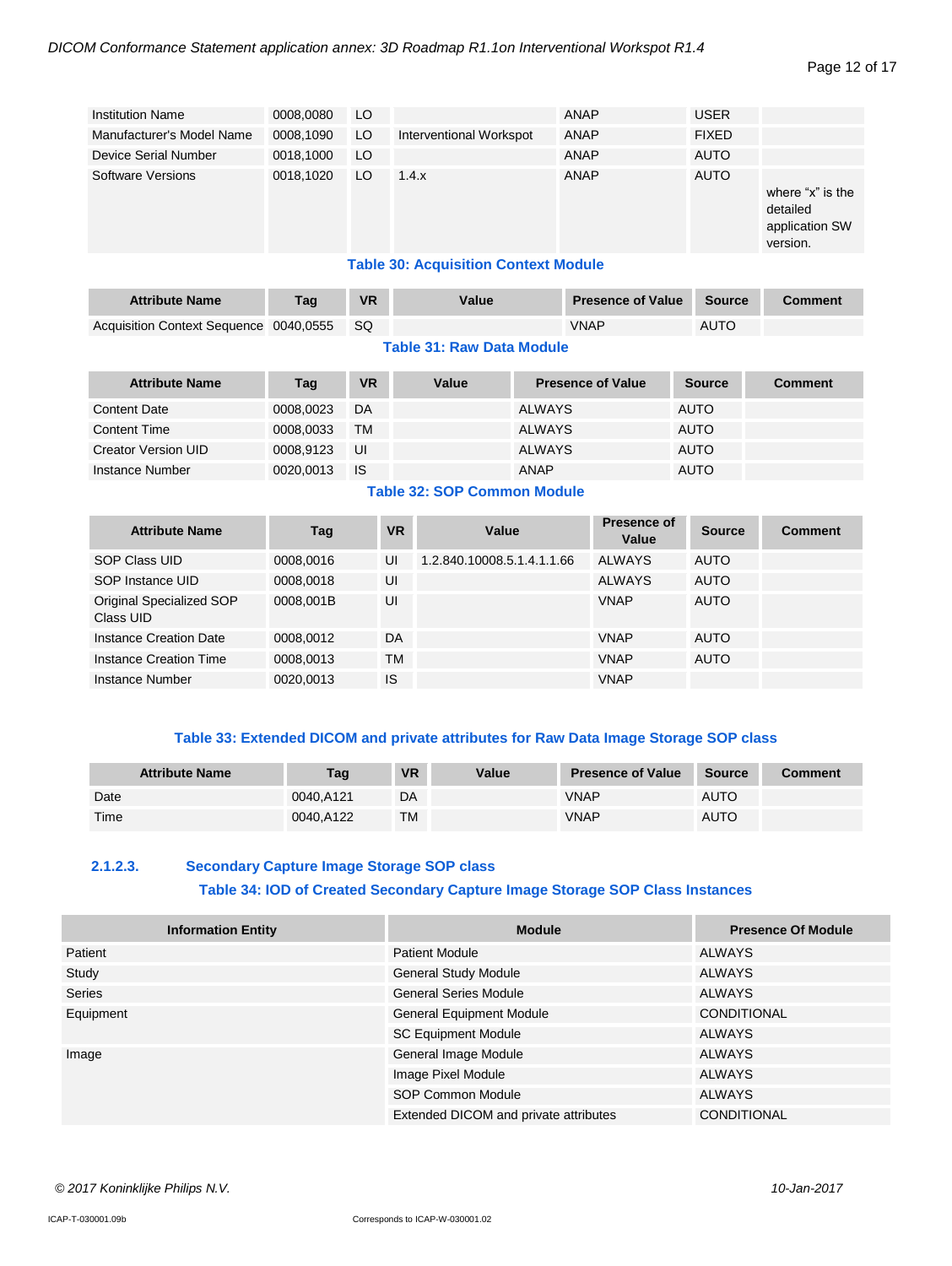#### Page 13 of 17

#### **Table 35: Patient Module**

| <b>Attribute Name</b> | Tag       | <b>VR</b> | Value | <b>Presence of Value</b> | Source      | <b>Comment</b> |
|-----------------------|-----------|-----------|-------|--------------------------|-------------|----------------|
| Patient's Name        | 0010,0010 | <b>PN</b> |       | <b>ALWAYS</b>            | <b>AUTO</b> |                |
| Patient ID            | 0010.0020 | LO        |       | <b>ALWAYS</b>            | <b>AUTO</b> |                |
| Patient's Birth Date  | 0010.0030 | DA        |       | <b>ALWAYS</b>            | <b>AUTO</b> |                |
| Patient's Sex         | 0010,0040 | CS.       |       | <b>ALWAYS</b>            | <b>AUTO</b> |                |

# **Table 36: General Study Module**

| <b>Attribute Name</b>      | Tag       | VR        | Value | <b>Presence of Value</b> | <b>Source</b> | <b>Comment</b> |
|----------------------------|-----------|-----------|-------|--------------------------|---------------|----------------|
| <b>Study Date</b>          | 0008,0020 | DA        |       | <b>ALWAYS</b>            | <b>AUTO</b>   |                |
| <b>Study Time</b>          | 0008,0030 | TM        |       | <b>ALWAYS</b>            | <b>AUTO</b>   |                |
| <b>Accession Number</b>    | 0008.0050 | <b>SH</b> |       | <b>VNAP</b>              |               |                |
| Referring Physician's Name | 0008.0090 | <b>PN</b> |       | <b>VNAP</b>              | <b>AUTO</b>   |                |
| Study Instance UID         | 0020,000D | UI        |       | <b>ALWAYS</b>            | <b>AUTO</b>   |                |
| Study ID                   | 0020,0010 | <b>SH</b> |       | <b>ALWAYS</b>            | <b>AUTO</b>   |                |

# **Table 37: General Series Module**

| <b>Attribute Name</b>               | Tag       | <b>VR</b>     | Value | <b>Presence of Value</b> | <b>Source</b> | <b>Comment</b> |
|-------------------------------------|-----------|---------------|-------|--------------------------|---------------|----------------|
| Series Date                         | 0008,0021 | DA            |       | <b>ALWAYS</b>            | <b>AUTO</b>   |                |
| Series Time                         | 0008,0031 | <b>TM</b>     |       | <b>ALWAYS</b>            | <b>AUTO</b>   |                |
| Modality                            | 0008,0060 | <sub>CS</sub> |       | <b>ALWAYS</b>            | <b>AUTO</b>   |                |
| Series Instance UID                 | 0020,000E | UI            |       | <b>ALWAYS</b>            | <b>AUTO</b>   |                |
| Series Number                       | 0020,0011 | <b>IS</b>     |       | <b>VNAP</b>              | <b>AUTO</b>   |                |
| <b>Related Series Sequence</b>      | 0008,1250 | SQ            |       | <b>VNAP</b>              |               |                |
| >Study Instance UID                 | 0020,000D | UI            |       | <b>ALWAYS</b>            |               |                |
| >Series Instance UID                | 0020,000E | UI            |       | <b>ALWAYS</b>            |               |                |
| >Purpose of Reference Code Sequence | 0040.A170 | <b>SQ</b>     |       | <b>EMPTY</b>             |               |                |

# **Table 38: General Equipment Module**

| <b>Attribute Name</b>     | Tag       | <b>VR</b> | Value                      | <b>Presence of Value</b> | <b>Source</b> | <b>Comment</b>                                          |
|---------------------------|-----------|-----------|----------------------------|--------------------------|---------------|---------------------------------------------------------|
| Manufacturer              | 0008,0070 | LO        | <b>Philips</b>             | <b>ALWAYS</b>            | <b>FIXED</b>  |                                                         |
| <b>Institution Name</b>   | 0008,0080 | LO        |                            | <b>VNAP</b>              | <b>AUTO</b>   |                                                         |
| Manufacturer's Model Name | 0008,1090 | LO        | Interventional<br>Workspot | <b>ALWAYS</b>            | <b>CONFIG</b> |                                                         |
| Device Serial Number      | 0018,1000 |           |                            | ANAP                     |               |                                                         |
| Software Versions         | 0018,1020 | LO.       | 1.4.x                      | <b>ALWAYS</b>            | <b>CONFIG</b> | where "x" is the<br>detailed application<br>SW version. |

# **Table 39 : SC Equipment Module**

| <b>Attribute Name</b> | Taq       | <b>VR</b> | Value      | <b>Presence of Value</b> | <b>Source</b> | Comment |
|-----------------------|-----------|-----------|------------|--------------------------|---------------|---------|
| Modality              | 0008.0060 | CS        |            | ANAP                     |               |         |
| Conversion Type       | 0008.0064 | CS        | <b>WSD</b> | <b>ALWAYS</b>            |               |         |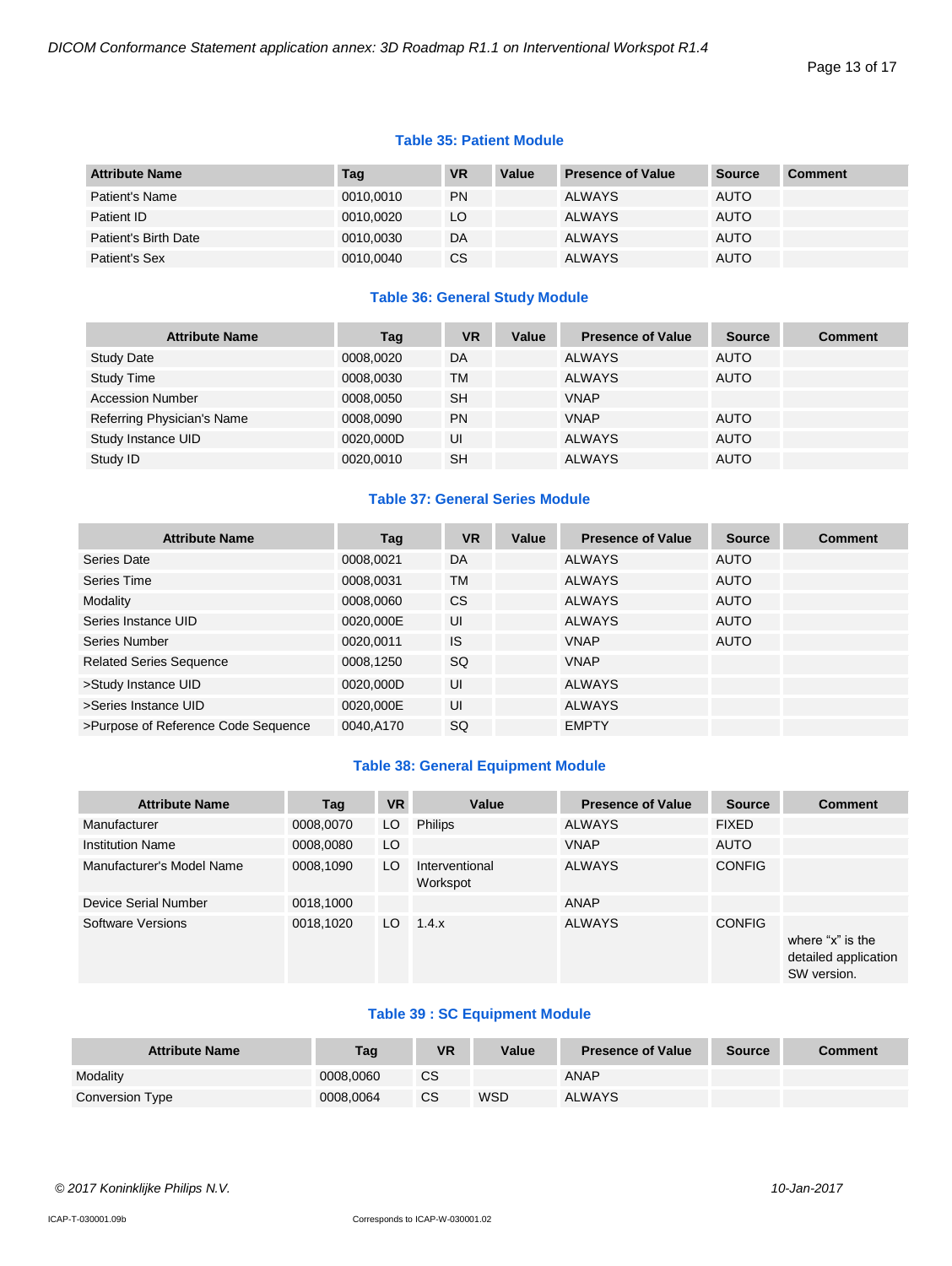#### Page 14 of 17

# **Table 40: General Image Module**

| <b>Attribute Name</b>      | Tag       | VR        | Value | <b>Presence of Value</b> | <b>Source</b> | <b>Comment</b> |
|----------------------------|-----------|-----------|-------|--------------------------|---------------|----------------|
| Instance Number            | 0020.0013 | IS        |       | <b>ALWAYS</b>            |               |                |
| <b>Patient Orientation</b> | 0020.0020 | <b>CS</b> |       | <b>VNAP</b>              |               |                |

#### **Table 41: Image Pixel Module**

| <b>Attribute Name</b>       | Tag       | <b>VR</b> | Value          | <b>Presence of Value</b> | <b>Source</b> | <b>Comment</b> |
|-----------------------------|-----------|-----------|----------------|--------------------------|---------------|----------------|
| Samples per Pixel           | 0028,0002 | <b>US</b> |                | <b>ALWAYS</b>            |               |                |
| Photometric Interpretation  | 0028.0004 | <b>CS</b> |                | <b>ALWAYS</b>            |               |                |
| <b>Planar Configuration</b> | 0028,0006 | US.       |                | <b>ALWAYS</b>            |               |                |
| Rows                        | 0028,0010 | US.       |                | <b>ALWAYS</b>            | <b>AUTO</b>   |                |
| Columns                     | 0028,0011 | US.       |                | <b>ALWAYS</b>            | <b>AUTO</b>   |                |
| <b>Bits Allocated</b>       | 0028,0100 | US.       | 8              | <b>ALWAYS</b>            |               |                |
| <b>Bits Stored</b>          | 0028,0101 | US.       | 8              | <b>ALWAYS</b>            |               |                |
| High Bit                    | 0028,0102 | <b>US</b> | $\overline{7}$ | <b>ALWAYS</b>            |               |                |
| <b>Pixel Representation</b> | 0028,0103 | US.       | 0000           | <b>ALWAYS</b>            | <b>AUTO</b>   |                |
| <b>Pixel Data</b>           | 7FE0,0010 | OW/OB     |                | <b>ALWAYS</b>            | <b>AUTO</b>   |                |

# **Table 42: SOP Common Module**

| <b>Attribute Name</b>  | Tag       | <b>VR</b> | Value                     | <b>Presence of Value</b> | <b>Source</b> | <b>Comment</b> |
|------------------------|-----------|-----------|---------------------------|--------------------------|---------------|----------------|
| SOP Class UID          | 0008.0016 | UI        | 1.2.840.10008.5.1.4.1.1.7 | ALWAYS                   | <b>FIXED</b>  |                |
| SOP Instance UID       | 0008.0018 | UI        |                           | <b>ALWAYS</b>            | <b>AUTO</b>   |                |
| Instance Creation Date | 0008.0012 | DA        |                           | ANAP                     | <b>AUTO</b>   |                |
| Instance Creation Time | 0008.0013 | TM        |                           | ANAP                     | <b>AUTO</b>   |                |
| Instance Number        | 0020.0013 | <b>IS</b> |                           | <b>ANAP</b>              | <b>AUTO</b>   |                |

# **Table 43 : Extended DICOM and private attributes for Secondary Capture Image Storage SOP Class Instances**

| <b>Attribute Name</b>         | Tag       | <b>VR</b> | Value | <b>Presence of</b><br>Value | <b>Source</b> | Comment |
|-------------------------------|-----------|-----------|-------|-----------------------------|---------------|---------|
| <b>Requested Procedure ID</b> | 0040.1001 | <b>SH</b> |       | ANAP                        |               |         |

# <span id="page-13-0"></span>**2.1.2.4. Multi-frame True color Secondary Capture Image Storage SOP class Table 44: IOD of Created Multiframe True Color Secondary Capture Image Storage SOP Class Instances**

| <b>Information Entity</b> | <b>Module</b>                        | <b>Presence Of Module</b> |  |
|---------------------------|--------------------------------------|---------------------------|--|
| Patient                   | <b>Patient Module</b>                | ALWAYS                    |  |
| Study                     | <b>General Study Module</b>          | <b>ALWAYS</b>             |  |
| <b>Series</b>             | <b>General Series Module</b>         | ALWAYS                    |  |
| Equipment                 | <b>General Equipment Module</b>      | CONDITIONAL               |  |
|                           | <b>SC Equipment Module</b>           | ALWAYS                    |  |
| Image                     | General Image Module                 | ALWAYS                    |  |
|                           | Image Pixel Module                   | <b>ALWAYS</b>             |  |
|                           | Cine Module                          | <b>CONDITIONAL</b>        |  |
|                           | Multi-Frame Module                   | ALWAYS                    |  |
|                           | Multi-Frame Functional Groups Module | <b>OPTIONAL</b>           |  |
|                           | SC Multi-frame Image Module          | ALWAYS                    |  |
|                           | SOP Common Module                    | ALWAYS                    |  |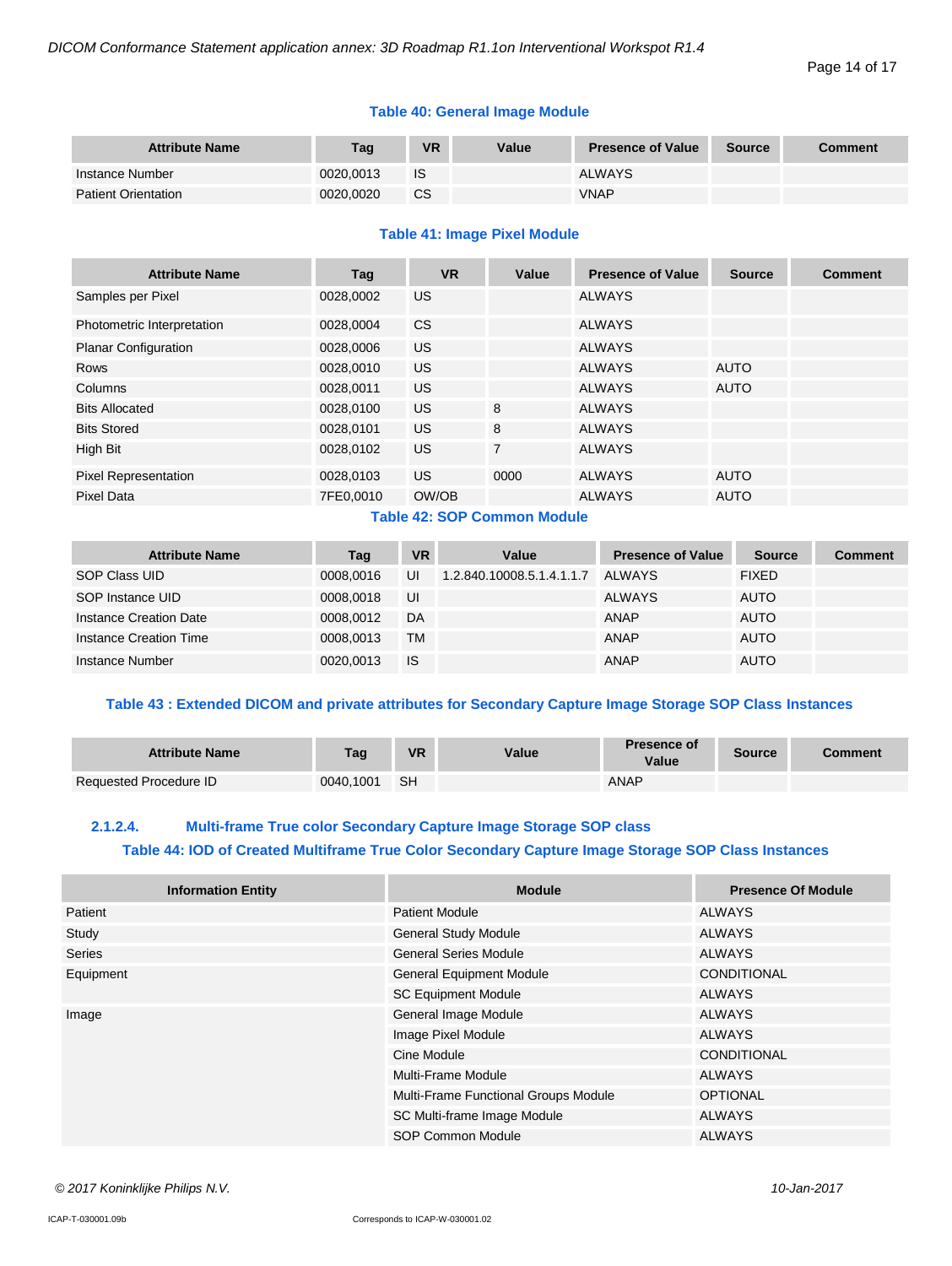#### Page 15 of 17

# Extended DICOM and private attributes CONDITIONAL

#### **Table 45: Patient Module**

| <b>Attribute Name</b> | Tag       | <b>VR</b> | Value | <b>Presence of Value</b> | Source      | <b>Comment</b> |
|-----------------------|-----------|-----------|-------|--------------------------|-------------|----------------|
| Patient's Name        | 0010,0010 | <b>PN</b> |       | <b>VNAP</b>              | <b>AUTO</b> |                |
| Patient ID            | 0010.0020 | LO.       |       | <b>VNAP</b>              | <b>AUTO</b> |                |
| Patient's Birth Date  | 0010.0030 | DA        |       | <b>VNAP</b>              | <b>AUTO</b> |                |
| Patient's Sex         | 0010,0040 | <b>CS</b> |       | <b>VNAP</b>              | <b>AUTO</b> |                |

# **Table 46: General Study Module**

| <b>Attribute Name</b>      | Tag       | <b>VR</b> | Value | <b>Presence of Value</b> | <b>Source</b> | <b>Comment</b> |
|----------------------------|-----------|-----------|-------|--------------------------|---------------|----------------|
| <b>Study Date</b>          | 0008,0020 | DA        |       | <b>VNAP</b>              | AUTO          |                |
| <b>Study Time</b>          | 0008,0030 | TM        |       | <b>VNAP</b>              | <b>AUTO</b>   |                |
| <b>Accession Number</b>    | 0008,0050 | <b>SH</b> |       | <b>VNAP</b>              |               |                |
| Referring Physician's Name | 0008,0090 | <b>PN</b> |       | <b>VNAP</b>              | <b>AUTO</b>   |                |
| Study Instance UID         | 0020,000D | UI        |       | <b>ALWAYS</b>            | <b>AUTO</b>   |                |
| Study ID                   | 0020.0010 | <b>SH</b> |       | <b>VNAP</b>              | <b>AUTO</b>   |                |

# **Table 47: General Series Module**

| <b>Attribute Name</b>               | Tag       | <b>VR</b> | Value | <b>Presence of Value</b> | <b>Source</b> | <b>Comment</b> |
|-------------------------------------|-----------|-----------|-------|--------------------------|---------------|----------------|
| Series Date                         | 0008.0021 | DA        |       | <b>ANAP</b>              | <b>AUTO</b>   |                |
| Series Time                         | 0008,0031 | <b>TM</b> |       | <b>ANAP</b>              | <b>AUTO</b>   |                |
| Modality                            | 0008,0060 | <b>CS</b> |       | <b>ALWAYS</b>            | <b>AUTO</b>   |                |
| Series Instance UID                 | 0020,000E | UI        |       | <b>ALWAYS</b>            | <b>AUTO</b>   |                |
| Series Number                       | 0020,0011 | <b>IS</b> |       | <b>ANAP</b>              | <b>AUTO</b>   |                |
| <b>Related Series Sequence</b>      | 0008,1250 | <b>SQ</b> |       | <b>ANAP</b>              |               |                |
| >Study Instance UID                 | 0020,000D | UI        |       | <b>ALWAYS</b>            |               |                |
| >Series Instance UID                | 0020,000E | UI        |       | <b>ALWAYS</b>            |               |                |
| >Purpose of Reference Code Sequence | 0040,A170 | SQ        |       | <b>VNAP</b>              |               |                |

# **Table 48: General Equipment Module**

| <b>Attribute Name</b>     | Tag       | <b>VR</b> | Value                      | <b>Presence of Value</b> | <b>Source</b> | <b>Comment</b>                                          |
|---------------------------|-----------|-----------|----------------------------|--------------------------|---------------|---------------------------------------------------------|
| Manufacturer              | 0008,0070 | LO        | <b>Philips</b>             | <b>ALWAYS</b>            | <b>FIXED</b>  |                                                         |
| <b>Institution Name</b>   | 0008,0080 | LO        |                            | <b>VNAP</b>              | <b>AUTO</b>   |                                                         |
| Manufacturer's Model Name | 0008,1090 | LO.       | Interventional<br>Workspot | <b>ALWAYS</b>            | <b>CONFIG</b> |                                                         |
| Device Serial Number      | 0018,1000 |           |                            | ANAP                     |               |                                                         |
| Software Versions         | 0018,1020 | LO        | 1.4.x                      | <b>ALWAYS</b>            | <b>CONFIG</b> | Where "x" is the<br>detailed application<br>SW version. |

# **Table 49 : SC Equipment Module**

| <b>Attribute Name</b> | Taq       | VR | Value      | <b>Presence of Value</b> | <b>Source</b> | Comment |
|-----------------------|-----------|----|------------|--------------------------|---------------|---------|
| Modality              | 0008.0060 | CS |            | <b>ANAP</b>              |               |         |
| Conversion Type       | 0008.0064 | CS | <b>WSD</b> | <b>ALWAYS</b>            |               |         |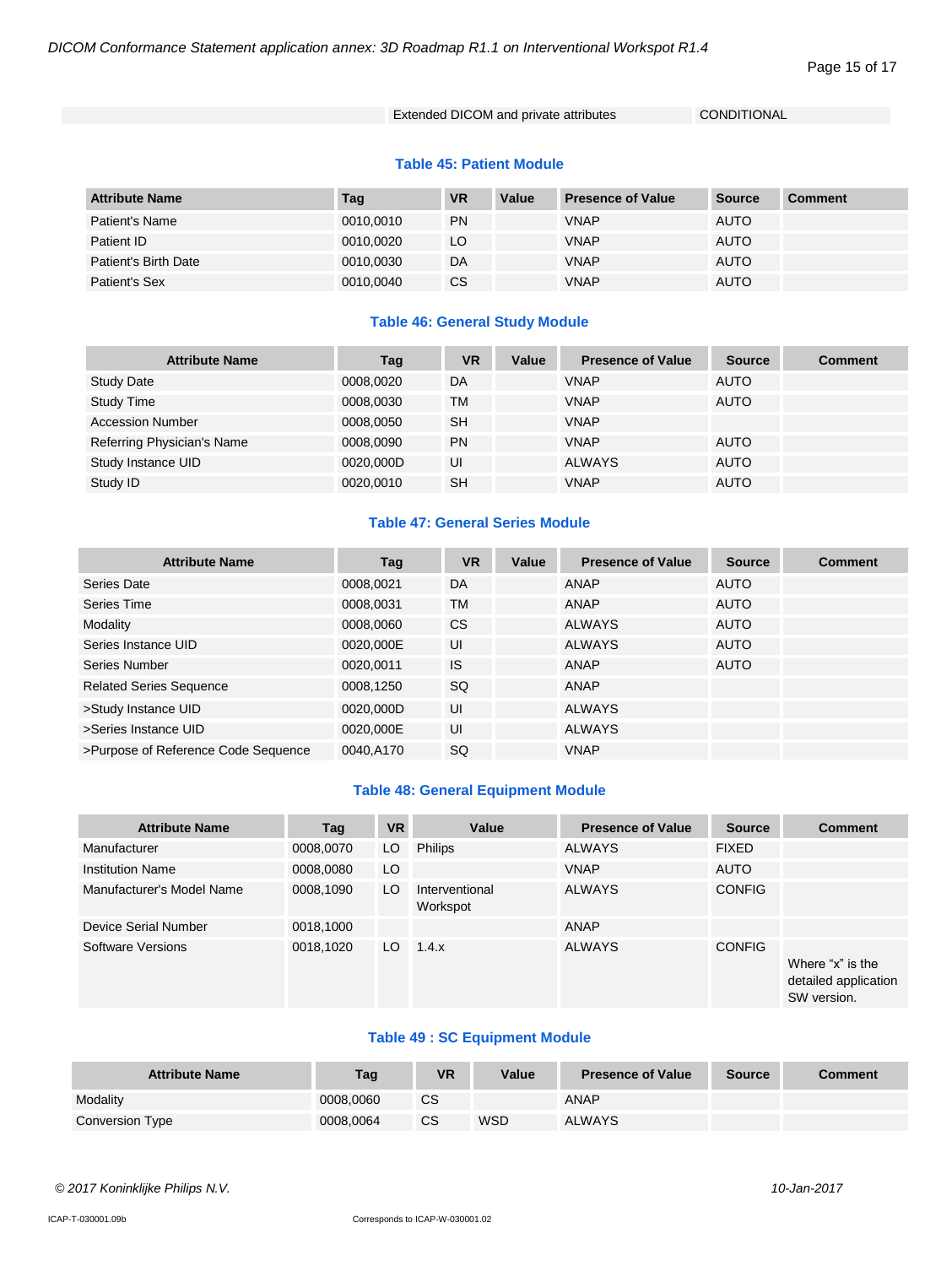# **Table 50: General Image Module**

| <b>Attribute Name</b>      | Tag       | <b>VR</b> | Value | <b>Presence of Value</b> | <b>Source</b> | <b>Comment</b> |
|----------------------------|-----------|-----------|-------|--------------------------|---------------|----------------|
| Instance Number            | 0020.0013 | IS        |       | <b>VNAP</b>              |               |                |
| <b>Patient Orientation</b> | 0020.0020 | <b>CS</b> |       | <b>VNAP</b>              |               |                |
| Burned in Annotation       | 0028.0301 | CS        |       | <b>ANAP</b>              |               |                |

# **Table 51: Image Pixel Module**

| <b>Attribute Name</b>       | Tag       | <b>VR</b> | Value          | <b>Presence of Value</b> | <b>Source</b> | <b>Comment</b> |
|-----------------------------|-----------|-----------|----------------|--------------------------|---------------|----------------|
| Samples per Pixel           | 0028,0002 | US.       |                | <b>ALWAYS</b>            |               |                |
| Photometric Interpretation  | 0028,0004 | <b>CS</b> |                | <b>ALWAYS</b>            |               |                |
| <b>Planar Configuration</b> | 0028,0006 | US.       |                | <b>ALWAYS</b>            |               |                |
| <b>Rows</b>                 | 0028.0010 | US.       |                | <b>ALWAYS</b>            | <b>AUTO</b>   |                |
| Columns                     | 0028.0011 | US.       |                | <b>ALWAYS</b>            | <b>AUTO</b>   |                |
| <b>Bits Allocated</b>       | 0028,0100 | US.       | 8              | <b>ALWAYS</b>            |               |                |
| <b>Bits Stored</b>          | 0028,0101 | US.       | 8              | <b>ALWAYS</b>            |               |                |
| High Bit                    | 0028,0102 | <b>US</b> | $\overline{7}$ | <b>ALWAYS</b>            |               |                |
| <b>Pixel Representation</b> | 0028,0103 | US.       | 0000           | <b>ALWAYS</b>            | <b>AUTO</b>   |                |
| <b>Pixel Data</b>           | 7FE0,0010 | OW/OB     |                | <b>ALWAYS</b>            | <b>AUTO</b>   |                |

# **Table 52: Cine Module**

| <b>Attribute Name</b> | Taɑ       | <b>VR</b> | Value | <b>Presence of Value</b> | Source      | Comment |
|-----------------------|-----------|-----------|-------|--------------------------|-------------|---------|
| Frame Time            | 0018.1063 | DS        |       | ALWAYS                   | <b>AUTO</b> |         |

# **Table 53: Multi-Frame Module**

| <b>Attribute Name</b>          | Taɑ       | <b>VR</b> | Value | <b>Presence of Value</b> | Source      | Comment |
|--------------------------------|-----------|-----------|-------|--------------------------|-------------|---------|
| Number of Frames               | 0028,0008 | DS        |       | <b>ALWAYS</b>            | <b>AUTO</b> |         |
| <b>Frame Increment Pointer</b> | 0028,0009 | AT        |       | <b>ALWAYS</b>            | <b>AUTO</b> |         |

# **Table 54: Multi-Frame Functional Groups Module**

| <b>Attribute Name</b> | Taq       | <b>VR</b> | Value | <b>Presence of Value</b> | <b>Source</b> | Comment |
|-----------------------|-----------|-----------|-------|--------------------------|---------------|---------|
| Instance Number       | 0020.0013 | -IS       |       | <b>ALWAYS</b>            | <b>AUTO</b>   |         |
| Number of Frames      | 0028.0008 | - IS      |       | <b>ALWAYS</b>            | <b>AUTO</b>   |         |

# **Table 55: SC Multi-Frame Image Module**

| <b>Attribute Name</b>          | Tag       | <b>VR</b> | Value | <b>Presence of Value</b> | Source      | Comment |
|--------------------------------|-----------|-----------|-------|--------------------------|-------------|---------|
| <b>Frame Increment Pointer</b> | 0028.0009 | AT        |       | <b>ALWAYS</b>            | <b>AUTO</b> |         |
| Burned In Annotation           | 0028.0301 | <b>CS</b> |       | <b>ALWAYS</b>            | <b>AUTO</b> |         |

# **Table 56: SOP Common Module**

| <b>Attribute Name</b>  | Tag       | <b>VR</b> | Value                                  | <b>Presence of Value</b> | <b>Source</b> | <b>Comment</b> |
|------------------------|-----------|-----------|----------------------------------------|--------------------------|---------------|----------------|
| SOP Class UID          | 0008.0016 | UI        | 1.2.840.10008.5.1.4.1.1.7. ALWAYS<br>4 |                          | <b>FIXED</b>  |                |
| SOP Instance UID       | 0008.0018 | UI        |                                        | <b>ALWAYS</b>            | <b>AUTO</b>   |                |
| Instance Creation Date | 0008.0012 | DA        |                                        | <b>ANAP</b>              | <b>AUTO</b>   |                |